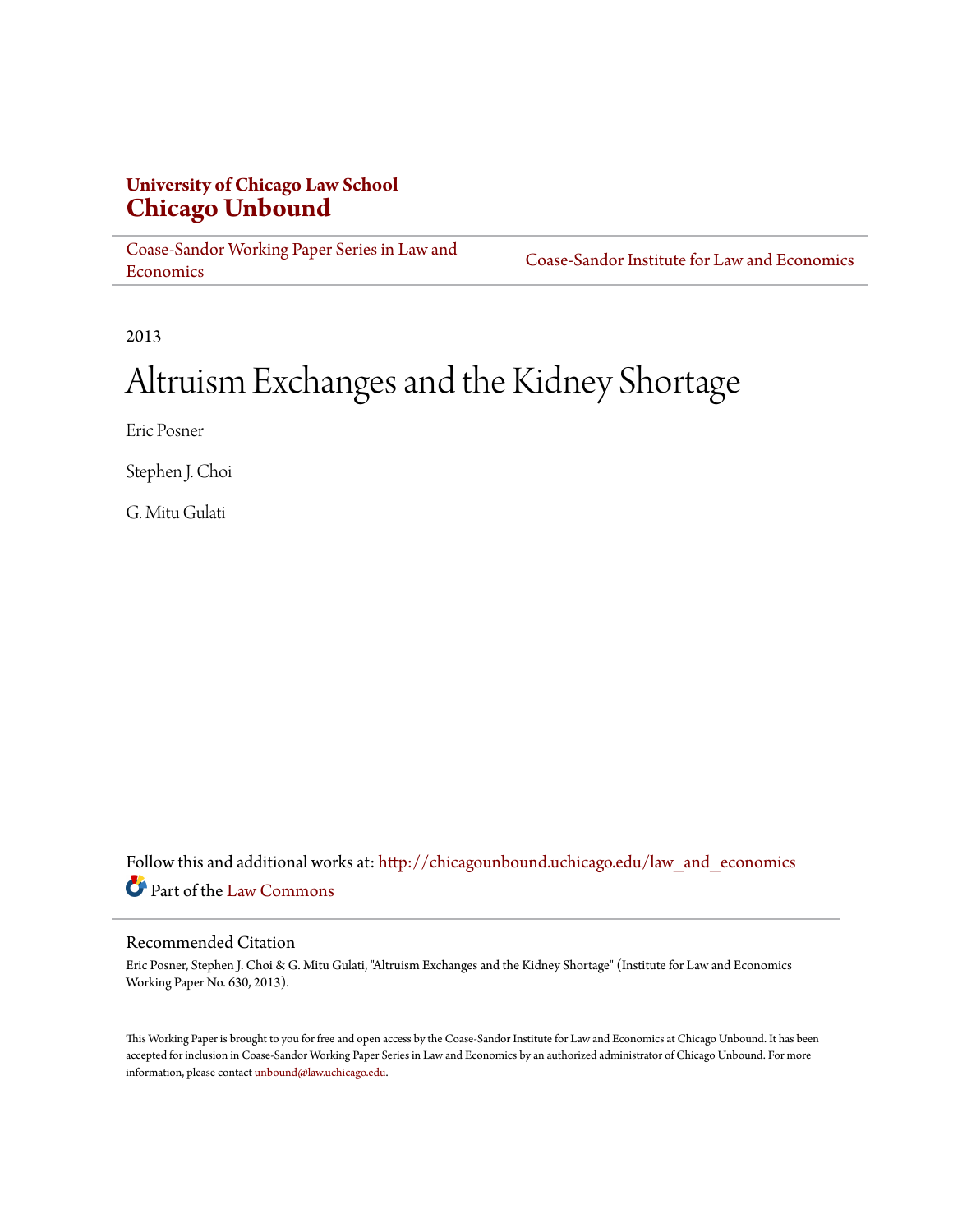# CHICAGO

#### **INSTITUTE FOR LAW AND ECONOMICS WORKING PAPER NO. 630 (2D SERIES)**



# Altruism Exchanges and the Kidney Shortage

*Stephen J. Choi, Mitu Gulati, and Eric A. Posner*

### **THE LAW SCHOOL THE UNIVERSITY OF CHICAGO**

January 2013

This paper can be downloaded without charge at: The University of Chicago, Institute for Law and Economics Working Paper Series Index: http://www.law.uchicago.edu/Lawecon/index.html and at the Social Science Research Network Electronic Paper Collection.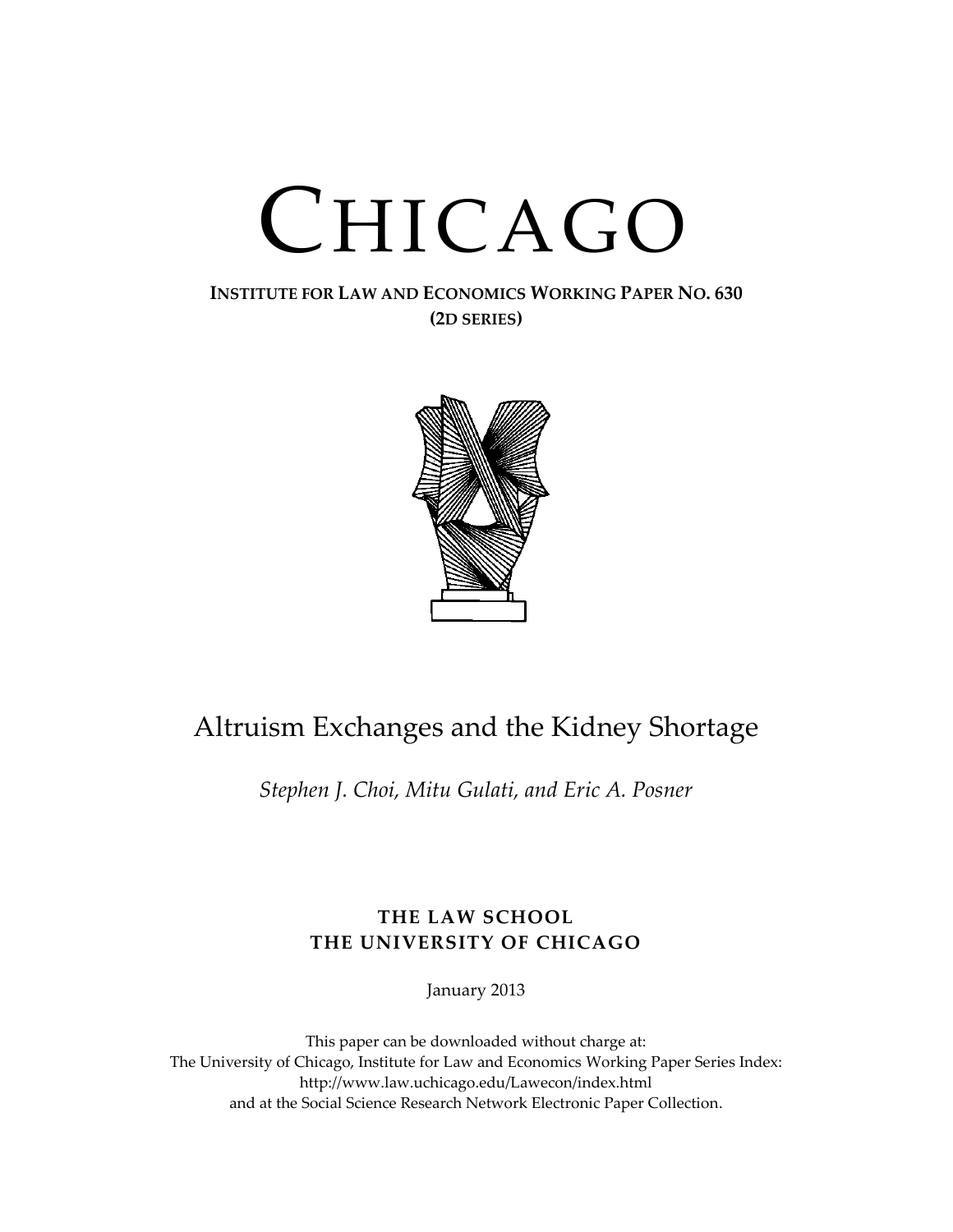## **Altruism Exchanges and the Kidney Shortage**

Stephen J. Choi Mitu Gulati Eric A. Posner\*

January 16, 2013

*Abstract.* Not enough kidneys are donated each year to satisfy the demand from patients who need them. Strong moral and legal norms interfere with market-based solutions. To improve the supply of kidneys without violating these norms, we propose legal reforms that would strengthen the incentive to donate based on altruistic motives. We propose that donors be permitted to donate kidneys in exchange for commitments by recipients or their benefactors to engage in charitable activity or to donate funds to charities chosen by donors. And we propose that charities be permitted to create Altruism Exchanges, which would permit large numbers of altruists to make charitable exchanges with each other, including but not limited to kidney donations. Altruism Exchanges would solve two significant problems with the current system of voluntary kidney donations: the risk of default and the lack of liquidity.

#### 1. Introduction

 

There is a gross disparity between the number of patients in the U.S. who are in need of kidney transplants and the availability of kidneys to be transplanted. In any given year, as many as 90,000 Americans need a kidney transplant, while fewer than 20,000 will receive them from live or cadaveric donors.<sup>1</sup> It is not uncommon for patients to get so sick while waiting to receive a kidney that they are unable to receive one at all, even if it eventually becomes available. Increasing the number of kidney donations is an urgent matter for public policy.

Some economists believe that the solution to this problem is to permit people to buy and sell kidneys.<sup>2</sup> On the demand side, people with chronic kidney disease

<sup>\*</sup> Faculty at the law schools at NYU, Chicago and Duke, respectively. Thanks to Ellie Norton for research assistance. Thanks to Alexander Berger, Prea Gulati, Debra Satz and Kim Krawiec for comments.

<sup>&</sup>lt;sup>1</sup> See Miriam Schulman, *Kidneys for Sale: A Reconsideration*, MARKKULA CENTER FOR APPLIED ETHICS (Apr. 2012), http://www.scu.edu/ethics/practicing/focusareas/medical/kidney-sale.html (reporting numbers for 2011).

<sup>&</sup>lt;sup>2</sup> See, e.g., Gary S. Becker & Julio Jorge Elias, *Introducing Incentives in the Market for Live and* Cadaveric Organ Donations, 21 J. ECON. PERSP. 3 (2007); *see also* Kathryn Shelton & Richard B. McKenzie, *How Free Market Kidney Sales Can Save Lives - And Lower the Total Costs of Kidney Transplants*, LIBRARY OF ECON. & LIBERTY (Mar. 5, 2012),

http://www.econlib.org/library/Columns/y2012/SheltonMcKenziekidney.html.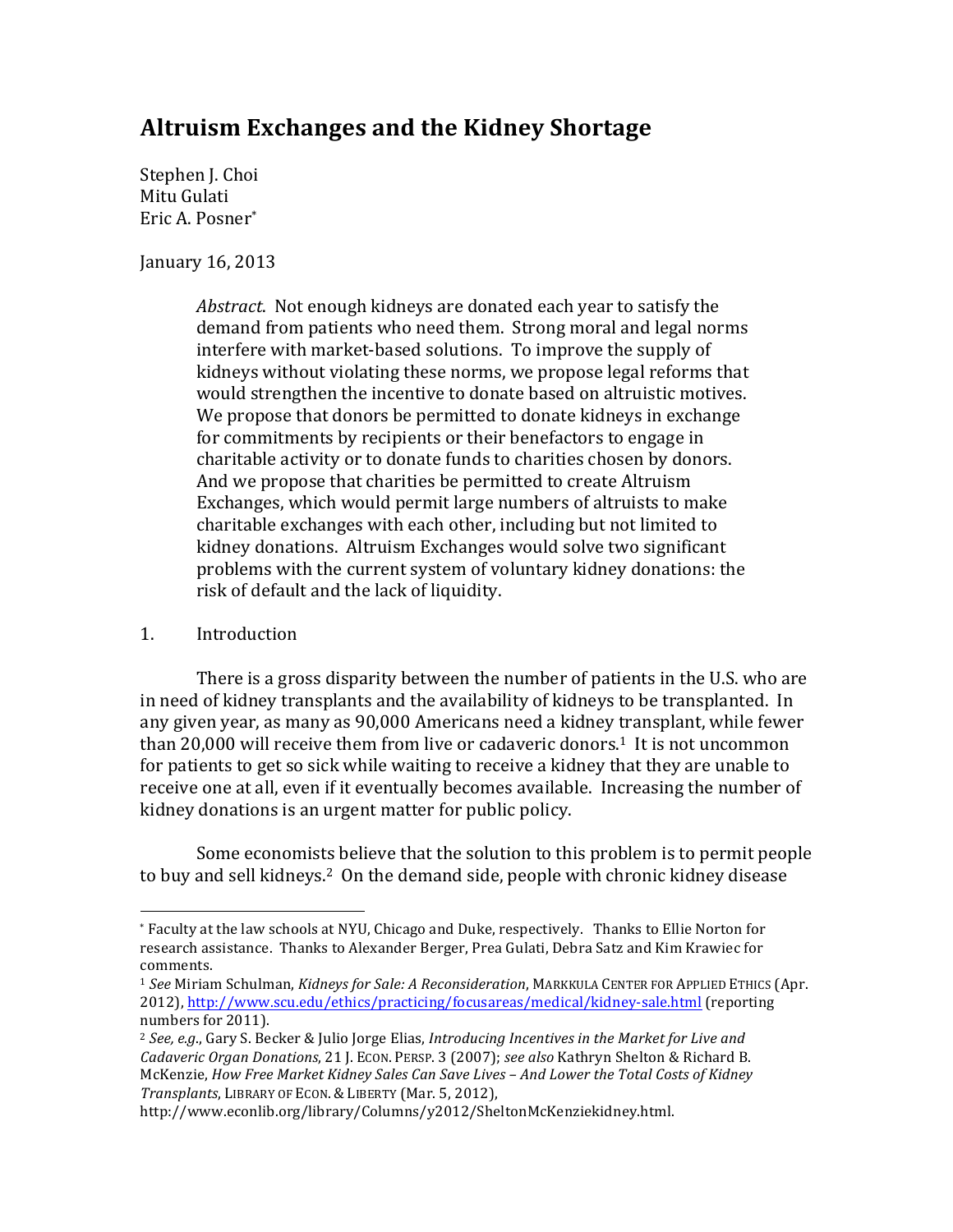suffer from acute distress as well as increased mortality. Many of them would be willing to pay for a new kidney, especially if the price is not too high. And even for those who would not be able to afford a new kidney, their insurer would likely be willing to pay for one, because the price of a kidney will likely be less than the cost of medical care for end-stage renal disease, including the expense of dialysis treatments.

On the supply side, some people already donate kidneys for free, $3$  and, given standard assumptions about behavior, it is likely that additional people would be willing to sell a kidney for a high enough price. Black markets in other countries suggest as much, and there are estimates suggesting that the market would clear at about \$150,000 paid by the buyer per kidney.<sup>4</sup> Some people might be willing to accept a small payment in return for the commitment to donate their kidneys at the time of death. Alternatively, they might wish to "sell" their kidneys at death, with the proceeds going to heirs.

But a legal market in kidneys will not come into existence in the foreseeable future. People harbor strong moral intuitions against buying and selling kidneys and other human organs,<sup>5</sup> and these intuitions have been embodied in law.<sup>6</sup> The National Organ Transplant Act of 1984 (NOTA) prohibits the knowing acquisition, receipt, or transfer of any human organ for "valuable consideration for use in human transplant."<sup>7</sup> Consideration is a legal concept that undergirds contract law  $-$  it means, "a bargained for exchange, a promise for a promise, or a promise for a performance."<sup>8</sup> Thus, a person may not transfer a kidney to another person in

 $3$  The number has varied between 100 and 200 per year over the last several years. See http://optn.transplant.hrsa.gov/latestData/step2.asp? (request a report for category "transplant" and organ "kidney" and then consult table under the heading "Non-Biol, unrel: Anonymous Donation").

 $4$  The average price paid to the seller of a kidney in the black market is much lower, at \$5,000 per kidney. *See Havocscope Global Black Market Information*, HAVOCSCOPE.COM, 

http://www.havocscope.com/black-market-prices/organs-kidneys/ (last visited Jan. 5, 2013). 5 Discussed, for example, in DEBRA SATZ., WHY SOME THINGS SHOULD NOT BE FOR SALE: THE MORAL LIMITS OF MARKETS (2010); see also MICHAEL J. SANDEL, WHAT MONEY CAN'T BUY (2012); ELIZABETH ANDERSON, VALUE IN ETHICS AND ECONOMICS (1995).

<sup>&</sup>lt;sup>6</sup> See Flynn v. Holder, 684 F.3d 852 (9th Cir. 2012) (discussing the various concerns); Julia D. Mahoney, *Altruism, Markets and Organ Procurement*, L. & CONTEMP. PROBS. 17 (2009) (noting the long standing hostility to using financial considerations to motivate organ donations).

<sup>&</sup>lt;sup>7</sup> 42 U.S.C. §274 (2006). The legislative history of NOTA is extensive and takes up over 1,500 pages in the Congressional reports. Responding to technological and medical advances that made organ transplants easier to perform effectively, Congress was concerned with restricting the development of a market for organs (in particular, kidneys) because of the fear that the poor, in particular, would be induced into undergoing high-risk medical procedures in exchange for minimal compensation. Congress appears to have been unduly optimistic about the level of altruistic donations that would take place. See S. REP. No. 98-382 (1984); H.R. REP. No. 98-1127 (1984).

<sup>&</sup>lt;sup>8</sup> See, e.g. ROBERT E. SCOTT & JODY KRAUS, CONTRACT LAW AND THEORY 43-44 (4th ed., 2007). The statute uses the term "valuable consideration" so as to exclude the reimbursement of donors for reasonable costs incurred in the process of donating. Section 274e(c)(2). See also S. REP. No. 98-382 at 16.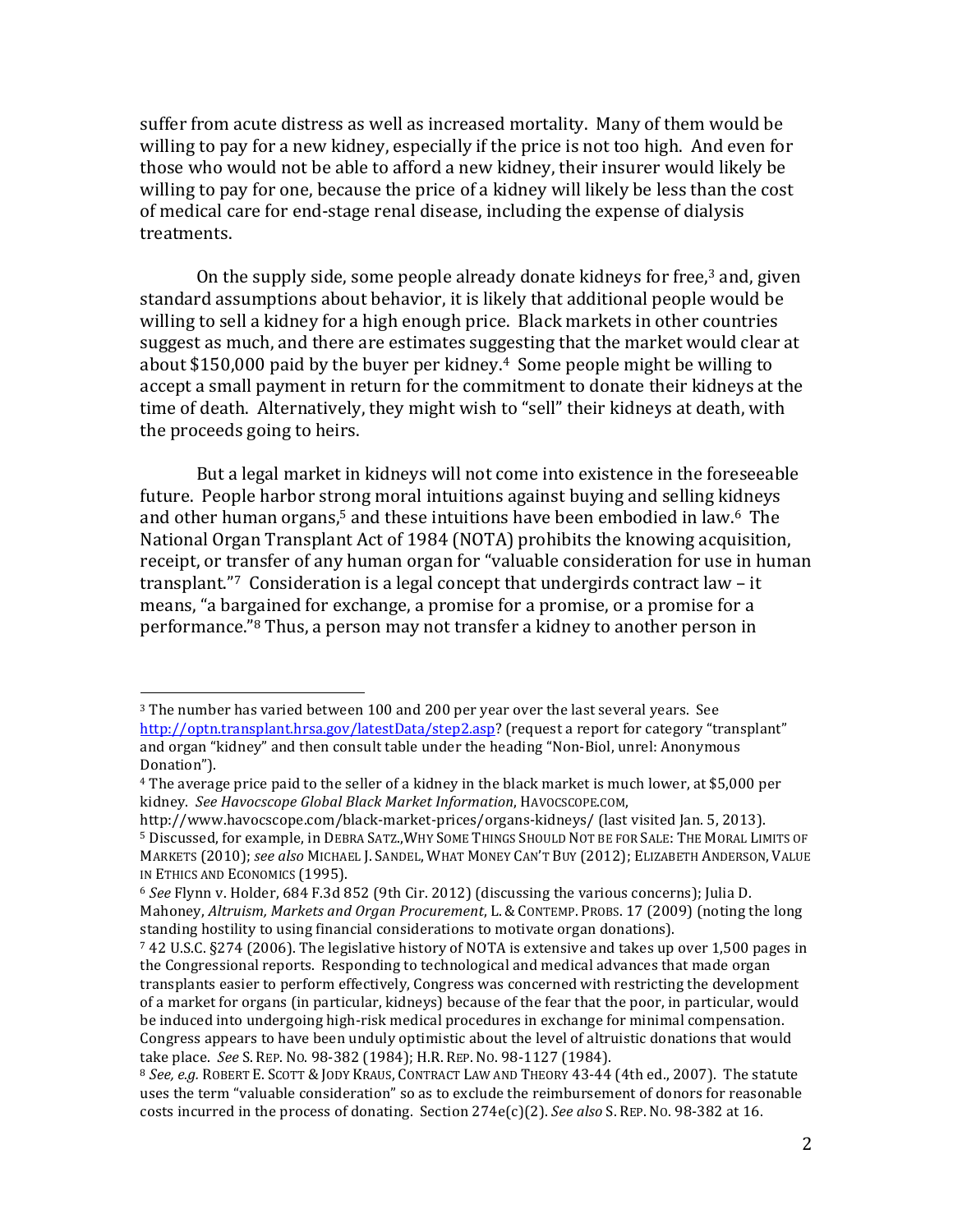return for anything of value, such as money; nor may a person receive a kidney in return for anything of value.

But consideration is a slippery doctrine, and the kidney shortage has given rise to creative efforts to narrow the scope of NOTA's prohibition so as to enhance the supply of kidneys.

For example, donors are allowed to direct that their kidneys be given to certain people—family members, friends, and others. This may seem like a transfer without valuable consideration, but that is not necessarily the case. The donor may transfer to such people rather than to a stranger because she expects to receive something in return, for example, household services or help in some other matter. Only a donation to an anonymous stranger could clearly be without consideration. Nonetheless, the common law of contract generally treats intra-family transfers as without consideration, and regulated entities and regulators have apparently taken this position for kidney donations to friends and family, as well.  $9$  The acceptance of this fiction has been crucial to increasing the supply of live kidney donations in particular; in 2008, roughly 70% of all live kidney donations came from family members or friends.<sup>10</sup>

One reason for the acceptance of this practice may be that donations that are either altruistically motivated or that take place within close relationships do not raise the specter of a "market" in kidneys, where the poor are exploited and the human body is commodified. As we will see, however, the moral and policy considerations are complex.

The transfer of kidneys also takes place through an arrangement known as the paired kidney exchange. Kidney exchanges address a common problem that arises when a person is willing to donate her kidney to a potential recipient but there is no match, so the kidney would be rejected. Sometimes, doctors can find another potential donor-recipient pair with the same problem, but where the donors in each pair are compatible with the recipients of the other pair. Donor 1 would like to donate to Recipient 1, but instead donates to Recipient 2, while Donor 2 donates to Recipient 1.

This transaction would almost certainly be regarded as a classic contractual exchange with consideration. Donor 1 promises his kidney to Recipient 2, in exchange for consideration, which consists of Donor 2's promise to transfer her

<sup>&</sup>lt;sup>9</sup> See, e.g., a 2006 UNOS (United Network for Organ Sharing) Associate General Counsel memo, which analyzed the applicability of NOTA §301 to kidney donations, as follows:

<sup>&</sup>quot;Valuable consideration" under NOTA  $§301$  is a monetary transfer or a transfer of valuable property between donor, recipient and/or organ broker in a sale transaction. It is not familial, emotional, psychological or physical benefit to the organ donor recipient  $\dots$ 

<sup>&</sup>lt;sup>10</sup> See U.S. DEP'T OF HEALTH & HUMAN SERV., OPTN/SRTR 2009 ANNUAL REPORT, Table 2.9 (Living Donor Characteristics, 1999 to 2008: Kidney Donors), *available at* www.ustransplant.org/annual\_reports/current/209\_dc.pdf.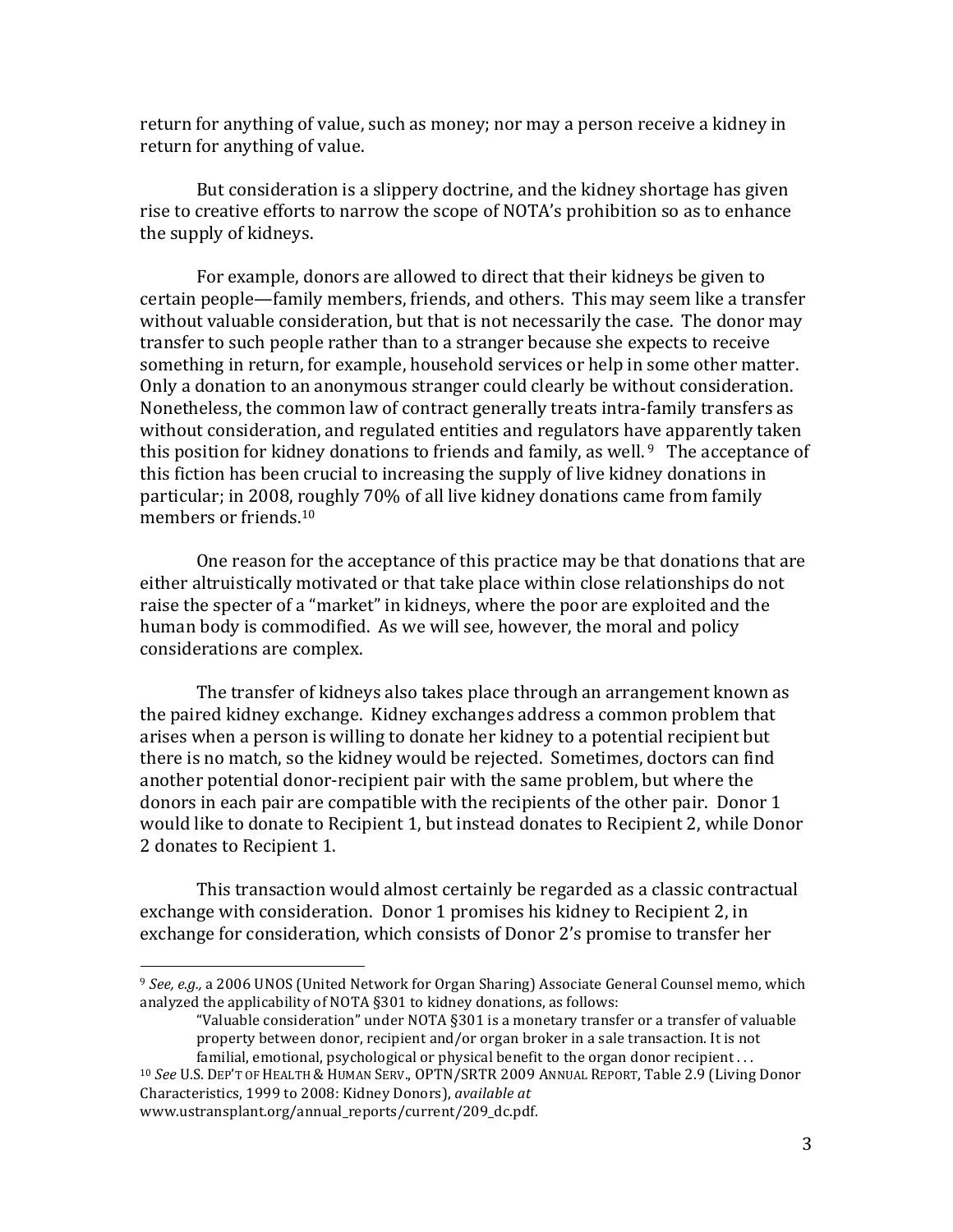kidney to Recipient 1. It is true that the transfer back to Donor 1 consists of a benefit to someone else. But under the consideration doctrine, consideration exists even when the recipient does not receive a benefit; it is sufficient that the giver of a good or service or promise undergoes a detriment, which the loss of a kidney certainly is to the donor. Compare a transaction where Donor 1 forgives a debt to Recipient 2 in return for which Donor 2 forgives a debt to Recipient 1. Courts would enforce this transaction, regardless of whether the underlying motivations are commercial or altruistic.

The Department of Health and Human Services agreed that pair exchanges might involve the exchange of "valuable consideration."<sup>11</sup> As a result, hospitals were initially unwilling to perform pair exchange transplants.<sup>12</sup> For this reason, Congress passed the Charlie W. Norwood Act Living Organ Donation Act ("The Norwood Act"), which provides that a kidney exchange does not involve the exchange of consideration as a legal matter.<sup>13</sup> Thus, kidney exchanges were taken outside the ambit of NOTA.

The apparent moral acceptance of kidney exchanges embodied in the Norwood Act suggests that the objection to a kidney "market" does not lie in the existence of exchanges of consideration per se, even when the exchange takes place between strangers. Instead, the objection appears to lie with the motivation behind the sale of kidneys for cash. In the case of an altruistic donation, donors can benefit only from the improvement of the well-being of the recipients, and not from pecuniary compensation. Concerns about market transactions resulting in the commodification of humans are not implicated. Moreover, poor people cannot enter a paired exchange to make money, and so this source of coercion is absent. The altruistic element seems to take these transactions outside the realm of the type of market transactions that many find repugnant.<sup>14</sup>

Our discussion so far has only touched on difficult moral issues, but it suggests that the usual debate about whether people should be allowed to sell kidneys or not is too starkly drawn. There are degrees between a pure donation of a kidney and a sale, and moral intuitions may permit transactions that fall between the two extremes, like the paired kidney exchange. The purpose of our paper is to press further on this ambiguity, and to propose further intermediate transactions that do not offend moral intuitions and thus will expand the supply of kidneys.

We present three proposals. First, we argue in favor of an expansion of the range of counterparty altruistic donations that may be exchanged for a kidney

<sup>&</sup>lt;sup>11</sup> See John A. Schall, *Congress Passes Legislation on Paired Kidney Donation*, AMERICAN ASSOCIATION OF KIDNEY PATIENTS, http://www.aakp.org/aakp-library/Paired-Kidney-Donation/ (last visited Nov. 13, 2012). 

<sup>12</sup> *See id.*

<sup>&</sup>lt;sup>13</sup> Charlie W. Norwood Living Donation Act, 121 Stat. 1813 (2007).

<sup>&</sup>lt;sup>14</sup> See Alvin E. Roth, *Repugnance as a Constraint on Markets* 21 J. ECON. PERSP. 37 (2007); LEON R. KASS, LIFE, LIBERTY AND THE DEFENSE OF DIGNITY: THE CHALLENGE FOR BIOETHICS 177, 182-85 (2002).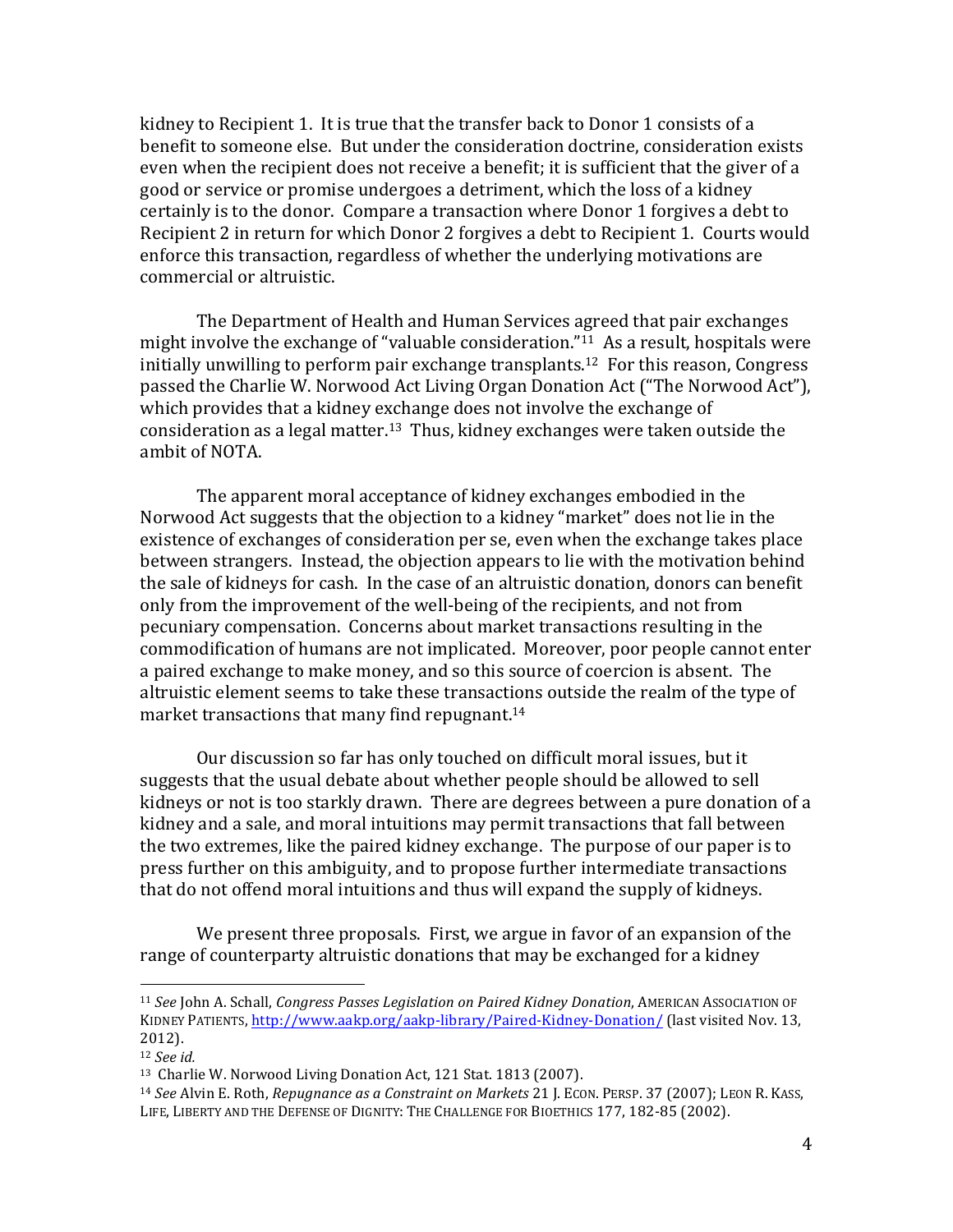donation (including non-kidney related charitable donations of other organs, goods, and services). Second, we argue for the use of monetary transfers in altruistic exchanges. Lastly, we explore the role of intermediaries in assisting altruistic exchanges. We propose that charities create what we call "Altruism Exchanges," intermediaries that enable people to donate kidneys (and other things) in return for a commitment by others to make charitable donations or engage in charitable acts.

Section 2 surveys the current forms of kidney exchanges allowable under NOTA and the moral debate about kidney markets. Section 3 presents our three proposals. Section 4 discusses the legal implications of our proposals. Section 5 concludes.

2. Background on Kidney Donation, Kidney Markets, and the Law

NOTA prohibits the transfer of a human organ for "valuable consideration for use in human transplantation if the transfer affects interstate commerce."<sup>15</sup> Transfers of kidneys that are not made for "valuable consideration" are allowable under NOTA.16

Contract scholars are familiar with the concept of consideration but many readers will not be. In contract law, a promise is (generally speaking) enforceable as a legal obligation only if it was motivated by bargained-for consideration. This means that the person who makes the promise did so in order to induce the other person (the promisee) to do something. The classic example is an ordinary sale, as shown in Figure 1.



Figure 1

If the seller promised an ordinary good or service, this contract would be enforceable. The seller's promise to deliver the good or service is consideration for the buyer's promise to pay money, and the buyer's promise to pay money is consideration for the seller's promise to deliver the good or service. Of course, because the seller in our example promises her kidney, the contract is not enforceable.

 15 42 U.S.C. §274 (2006).

<sup>16</sup> *Id.*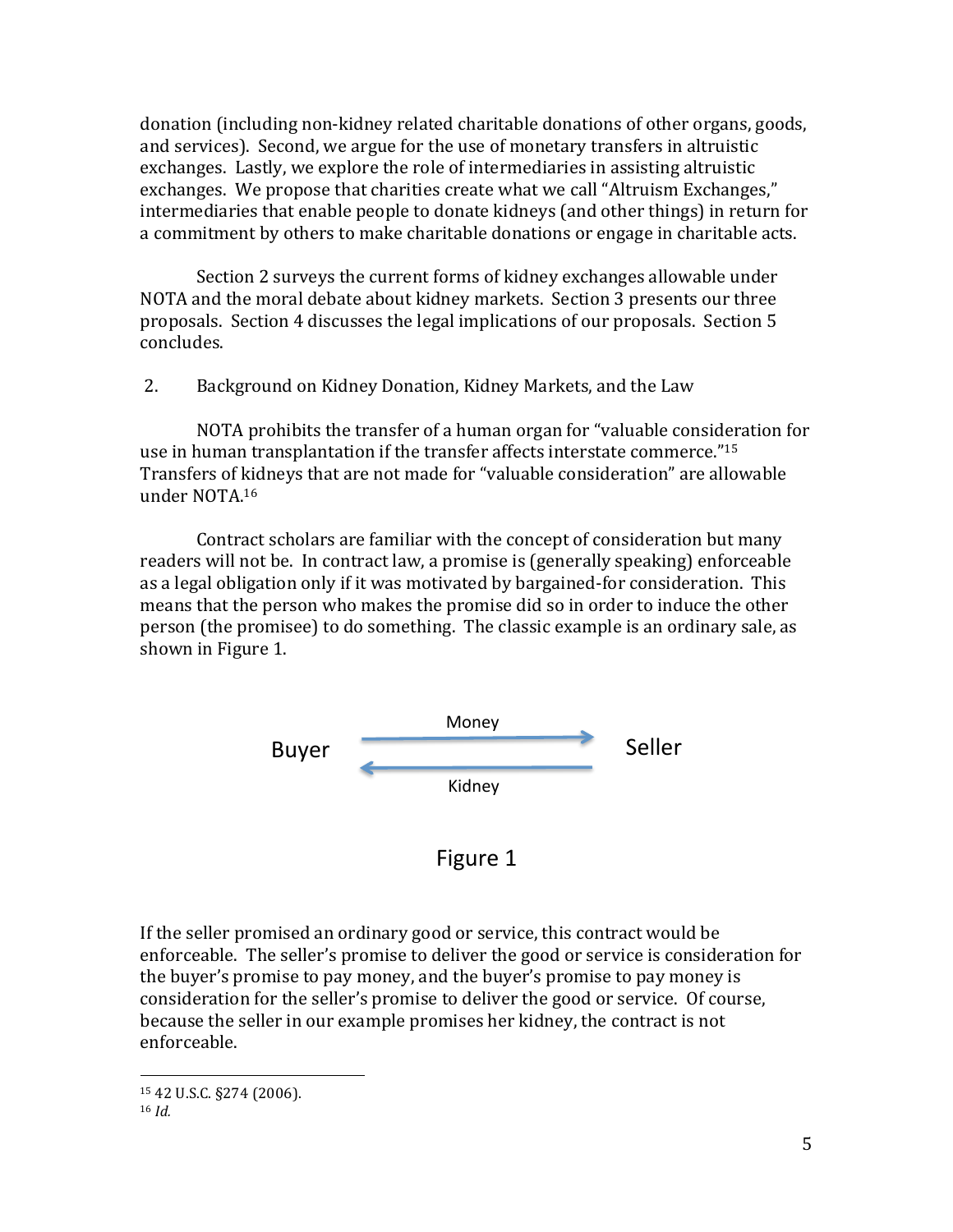At the opposite extreme of an ordinary sale, is the gratuitous promise, where a donor promises something to a donee in return for nothing at all, as shown in Figure 2.



Under the common law of contract, the donee is not permitted to enforce the donor's promise if the donor decides not to perform. However, if the donor does perform, the transfer of the gift is valid and enforceable.

NOTA bans the sale shown in Figure 1, and not the donation shown in Figure 2. Two justifications are commonly given for the ban. First, the sale of kidneys commodifies the human body, treating people as a batch of "spare parts."<sup>17</sup> Second, burdens of a for-profit kidney market would fall disproportionately on the poor who will systematically be more likely to sell their kidneys for profit than the relatively wealthy.18

We will assume that both these justifications are correct for the purpose of this paper, but we note in passing that they are far from self-evident. Proponents of the commodification objection have not explained why exactly the sale of a kidney or organ is morally offensive in itself. We suspect that objections reflect an inarticulate sense of disgust, much as in-vitro fertilization and surrogacy contracts once did, rather than legitimate moral concerns.<sup>19</sup>

The objection rooted in concern for the poor is questionable because normally one would expect the poor to benefit more than the wealthy from the expansion of market opportunities. In this case, poor people would more likely

 $17 \text{ See, e.g., NOTA: Hearing on H.R. } 4080, 98 \text{TH CONG. } 2D. \text{ SESS } 26 (1984) \text{ (statement of Rep. Waxman): }$ S.REP. No. 98-382, at 17. There is a growing literature debating whether markets for organs should be permitted. See, e.g., JAMES STACEY TAYLOR, STAKES AND KIDNEYS: WHY MARKETS IN HUMAN BODY PARTS ARE MORALLY IMPERATIVE (2005); see also Gilbert Meilaender, Gifts of the Body, THE NEW ATLANTIS 25 (2006), *available at* http://www.thenewatlantis.com/publications/gifts-of-the-body; Benjamin Hippen et al., *Saving Lives is More Important Than Abstract Moral Concerns: Financial Incentives Should be Used to Increase Organ Donation*, 88 ANN. THORAC. SURG. 1053 (2009).

<sup>&</sup>lt;sup>18</sup> *See, e.g.,* Dan Bilefsky, *Black Market for Body Parts Spreads among the Poor in Europe*, N.Y. TIMES, June 28, 2012 (detailing the story of an unemployed father who put his kidney up for sale to support his family).

<sup>&</sup>lt;sup>19</sup> See Roth, *supra* note 13; *see also* Patricia Cohen, *Economists Dissect the Yuck Factor*, N.Y. TIMES, Jan. 31, 2008.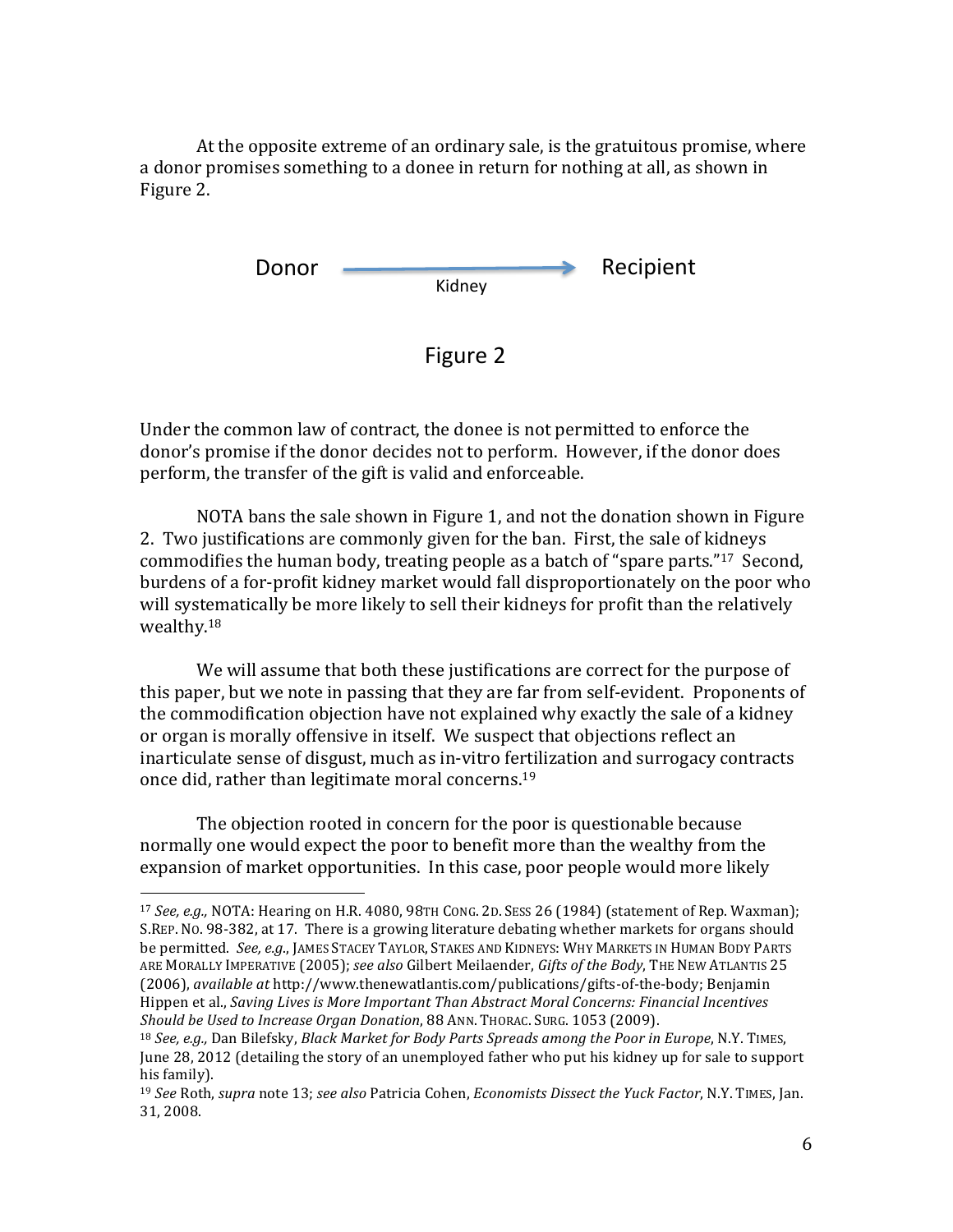need the money they could gain from selling their kidneys than rich people would. Critics of kidney markets argue that for precisely this reason the poor are likely to be coerced. The poor lack the information and sophistication to make good decisions regarding kidney sales.<sup>20</sup> But this objection is one to markets generally, not to kidney markets. One could make the same argument about, say, credit markets, where poor people often make bad decisions because of coercion and lack of sophistication. But no one wants to eliminate credit markets in order to protect poor people. If poor people are susceptible to exploitation, they could simply be forbidden to sell their kidneys, just as usury and related laws have been used to restrict the extension of credit to the poor. Under such a scheme, poor people (and everyone else) would benefit from having the ability (through insurance) to buy kidneys sold by non-poor people who would like the extra money. It is unclear why people (rich and poor) should have to die or suffer through dialysis so as to protect (some) poor people from bad choices.

In any event, these harms are associated with the for-profit sale of kidneys, not altruistic donations. As Healey and Krawiec observe, NOTA embodies a "[c]ongressional concern with the buying and selling of human organs for profit, rather than an attempt to prohibit all transactions in kidneys that involve some element of exchange."<sup>21</sup> In the Norwood Act, Congress made clear that NOTA's prohibition of the exchange of valuable consideration for human organs does not apply to simultaneous, paired altruistic exchanges of kidneys. The underlying thinking must be that poor people will not be tempted to donate their organs unless they are given a financial incentive; or if they donate their organs for altruistic reasons, that choice should be respected. Congress in NOTA displayed a preference for increasing the supply of organs available for donation so long as compatible with protecting the interests of the poor.

The most altruistic form of kidney donation is the pure gift where a donor gives her kidney without any expectation of any financial or non-financial consideration—such as a donation of a kidney to a complete stranger. As noted in the Introduction, matters are more complex when a person transfers a kidney to a relative or close friend. While altruism may motivate such a donation in part, other factors likely also motivate the donation. When a friend "donates" money to another friend to purchase a car, the motivation may be altruistic but it need not be. The donor may expect return favors in the future. Nonetheless, the law does not treat a transfer or promise made with the expectation of an unspecified return transfer as motivated by consideration. We speculate that "commodification" does not take place when exchanges take place within close relationships, and that the poor, in particular, will not normally be coerced to enter into such transactions.<sup>22</sup>

 <sup>20</sup> *See* Satz, *supra* note 5 at 195-97. 

<sup>&</sup>lt;sup>21</sup> *See* Kieran Healy & Kimberly D. Krawiec, *Custom, Contract and Kidney Exchange*, 62 DUKE L. J. 645 (2012).

 $^{22}$  This is not to say that the pressures to donate within a familial setting might not be coercive. But this problem is not unique to the poor. Our point in the present context that another source of coercion—money—is absent.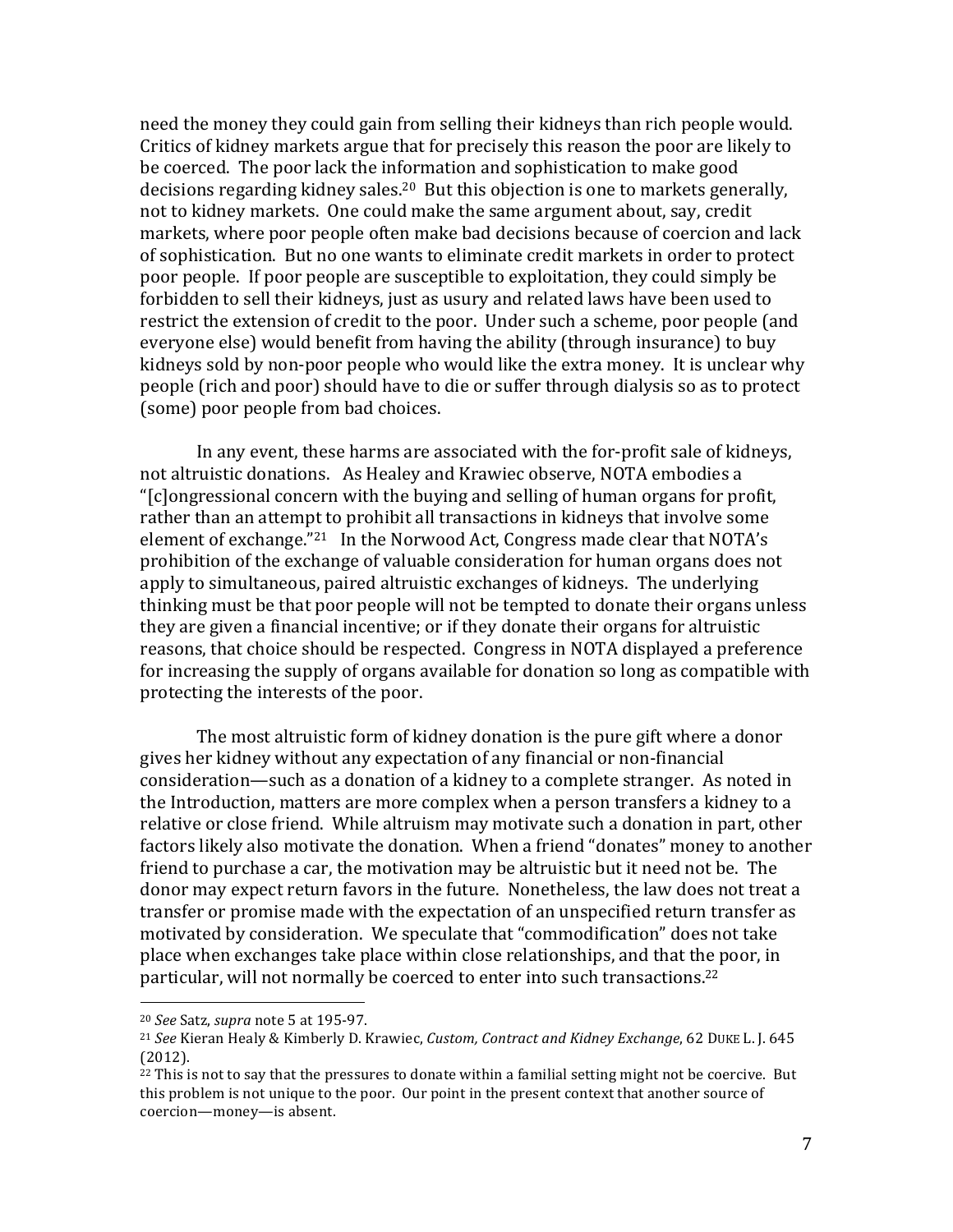Many kidney donations do not follow the model of the one-sided donation to a stranger or friend. It frequently happens that one person wants to donate a kidney to another, but the intended recipient is unable to receive the kidney because of immune-system incompatibility. The particular donor-recipient pair will then find another donor-recipient pair where the first donor's kidney matches with the second recipient and vice versa. The pair then exchanges kidneys simultaneously. Donor 1 gives his kidney to Recipient 2; Donor 2 gives her kidney to Recipient 1. Figure 3 depicts this transaction.



While such an exchange is (or may be) motivated by altruistic desires on the part of both donors, it is still an exchange. Each donor gives up a kidney in order to cause the other donor to give up a kidney. The law would probably not regard each donor as receiving a "benefit" because the donor does not receive anything in return, but it is clear that giving up a kidney is a "detriment," and thus consideration.

Presumably in response to concerns that such exchanges violate NOTA, Congress passed the Norwood Act, which provided that a kidney exchange does not count as an exchange for "valuable consideration." Congress could have said a kidney exchange is lawful even though valuable consideration is exchanged; instead, it said that a kidney exchange does not involve the exchange of valuable consideration. This distinction is important rhetorically. Congress must have believed that two things bother people about organ exchanges: that a market-like "exchange" occurs and that profit seeking might motivate such exchanges. The Norwood Act reveals that Congress was willing to relax the rule against exchanges, making clear that the real motivation for bans on organ markets is opposition to self-interested or for-profit organ transfers as opposed to altruistic organ transfers.

Recent innovations in kidney exchanges have relied on the notion that altruistically motivated exchanges do not run afoul of Congress's intent in NOTA and thus should also benefit from the legal fiction that such exchanges are not for valuable consideration. The newest forms of exchanges involve non-simultaneous,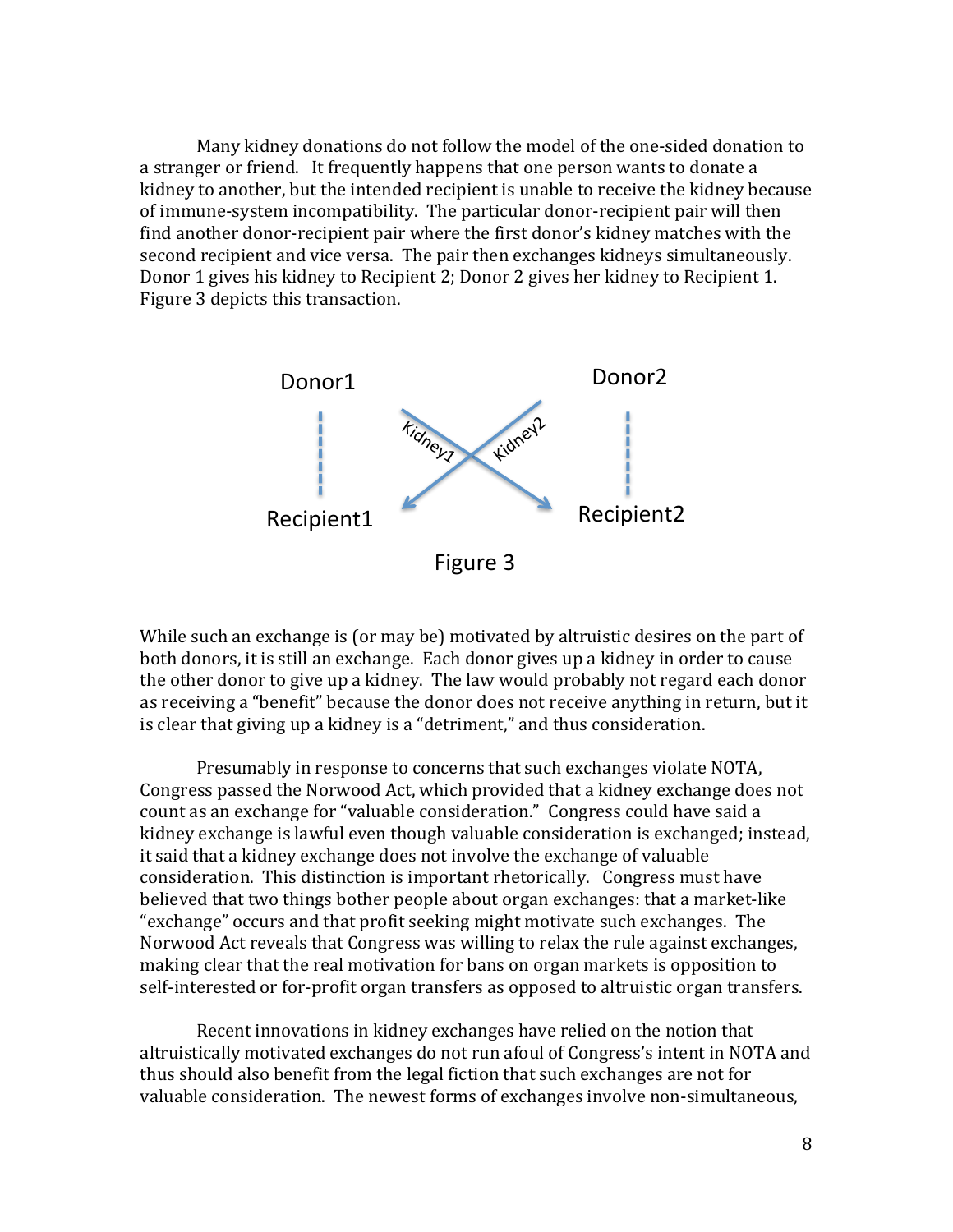extended, altruistic donor chains (NEAD chains). One altruistic donor starts a NEAD chain with a one-sided donation to a stranger, typically with no expectation of anything in return. After this first altruistic donor, however, NEAD chains involve a series of exchanges where one donor transfers her kidney to another recipient only after receiving a kidney for her particular recipient. Instead of having a mutual exchange between two matching pairs of donor-recipients, a NEAD chain involves serial exchanges across otherwise unconnected donor-recipient pairs. Much like a mutual exchange, the NEAD chains are motivated by altruism on the part of the donor (to aid her particular recipient) and thus also arguably fall under the legal fiction that such exchanges do not involve "valuable consideration" despite the more extended nature of such exchanges for consideration.<sup>23</sup>

Other possible altruistic exchanges exist. Some donors may desire to timeshift their donations. A father of a child with kidney disease may want to donate his kidney but not have the need to do so for many vears. Looking ahead, the father may worry that when his child needs a kidney, the father may be too old to be a viable donor. The father may therefore desire to donate his kidney to a recipient today in return for a donation to his child later in time. Or alternatively, he may be willing to donate his kidney in exchange for his child being given priority on the waitlist for available kidneys.<sup>24</sup> What distinguishes altruistically motivated exchanges—whether involving two matching donor-recipient pairs, chains of kidney exchanges, or time banking exchanges—is the underlying motivation behind such transactions. The donor is motivated not by an immediate financial gain but instead by a desire to donate her kidney to another person that—because of tissue incompatibility or a time shifting problem—is simply not feasible without such a kidney exchange.

The next stage in this series of efforts to expand the supply of kidneys in the face of legal constraints moved beyond altruism. Lifesharers is a non-profit organization that brings together organ donors who agree to donate their organs upon their own death in return for first access to the organs of other Lifesharers members.<sup>25</sup> Donations through the Lifesharers program both involve consideration (the donor receives the right to first access in return for the donation) and selfinterest (the donor benefits himself rather than another by obtaining first access). The program stop shorts of a full-fledged market, however, because it does not allow donors to receive pecuniary compensation. The program is, in effect, a forprofit (albeit in-kind rather than financial) barter market. Our view is that Lifesharers goes too far, because it involves no altruism on the part of the donor, and violates NOTA for that reason.

<sup>&</sup>lt;sup>23</sup> *See* Healy & Krawiec, *supra* note 21 (discussing NEAD chains and relationship to gift exchange).  $24$  In some countries, consent to donations of organs upon death is the default presumption. Those who take themselves off the presumed consent list are given a lower priority, should they need to be on the queue themselves. See Judd Kessler & Alvin E. Roth, *Organ Allocation Policy and the Decision to Donate*, 102 AMER. ECON. REV. 2018 (2012) (finding, in the context of an experimental setting, a significant impact of the use of priority schemes on the likelihood of registration for organ donation). <sup>25</sup> *See* LIFESHARERS, http://www.lifesharers.org (last visited Nov. 13, 2012).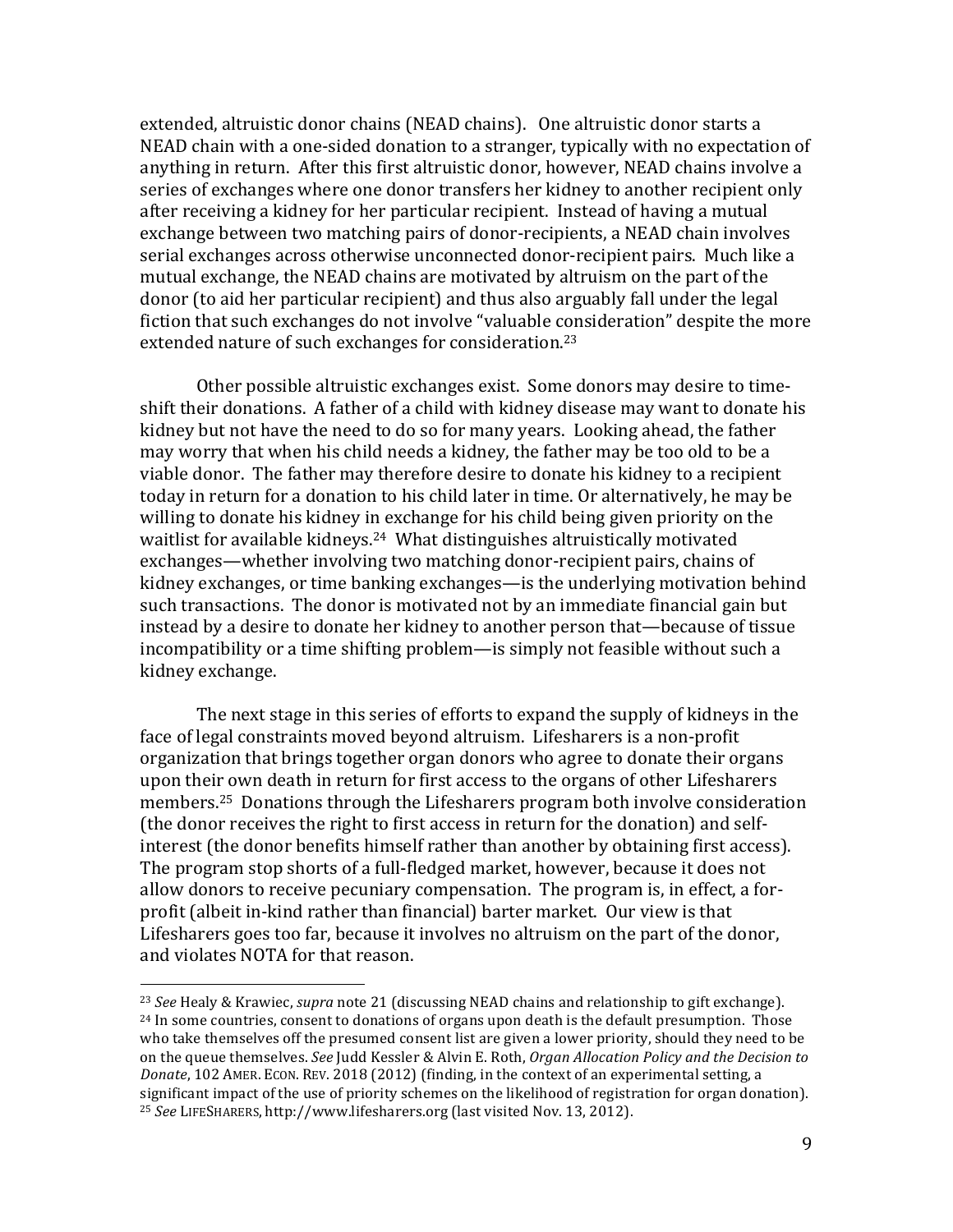Lifesharers is (or, we suspect, will be) a cautionary tale about the limits of the law in the area of organ donations. However, the supply of organs can be expanded without going as far as Lifesharers does. The key is to ensure that organ donations and "exchanges" are motivated by altruism, or at least predominantly motivated by altruism.

The existing legal scheme, and efforts to circumvent it, raise difficult questions about the underlying moral and policy goals that the law seeks to advance. As noted, philosophers identify two basic goals: avoidance of the "commodification" of the human body and protection of the poor. However, the notion of commodification is not clearly specified: does it mean that one cannot gain at all from giving a kidney; that one may gain only unspecified benefits (future gratitude or loyalty); that one may gain only in-kind benefits for a third party (for example, a kidney for an altruism-linked beneficiary); or that one may gain in-kind stochastic benefits for oneself but not money (the apparent premise of Lifesharers)? We suspect that people become increasingly uneasy about the donation of kidneys when the return benefit becomes more specific, more closely tied with the (selfish) well-being of the donor, or more fungible (with money being the extreme). The same point can be made about the poor: perhaps they are more likely to donate their kidneys for bad reasons when the return benefit is money rather than the other types of consideration. Our proposals navigate these complexities, providing a means to expand the supply of kidneys for transplant while addressing the concerns related to commodification of the human body and the protection of the poor.

#### 3. Proposals

#### 3.1. Altruistic Exchange Through Barter

Under existing law, the donation of a kidney for altruistic reasons is permitted. Furthermore, kidney-for-kidney swaps are considered altruistic, so long as the kidneys being swapped were being given for altruistic reasons. Once we accept that an individual who wishes to give someone else a kidney for altruistic reasons can be allowed to swap that kidney for another kidney also being given for altruistic reasons (altruism on both sides), that opens up a range of additional possibilities.

People vary considerably in their altruistic preferences. Some of us might be willing to donate our kidneys in order to obtain a kidney for a loved one. But there are others who might have equally strong inclinations toward altruism, just not in the direction of helping someone who needs a kidney. They care about other issues – funding cancer research, for example, or improving education in Africa. These individuals may not be willing to donate their kidneys, but might be willing to do so in return for a charitable benefit that they care about. Put another way, there may be some people just at the margin with respect to donating a kidney, or indeed a bit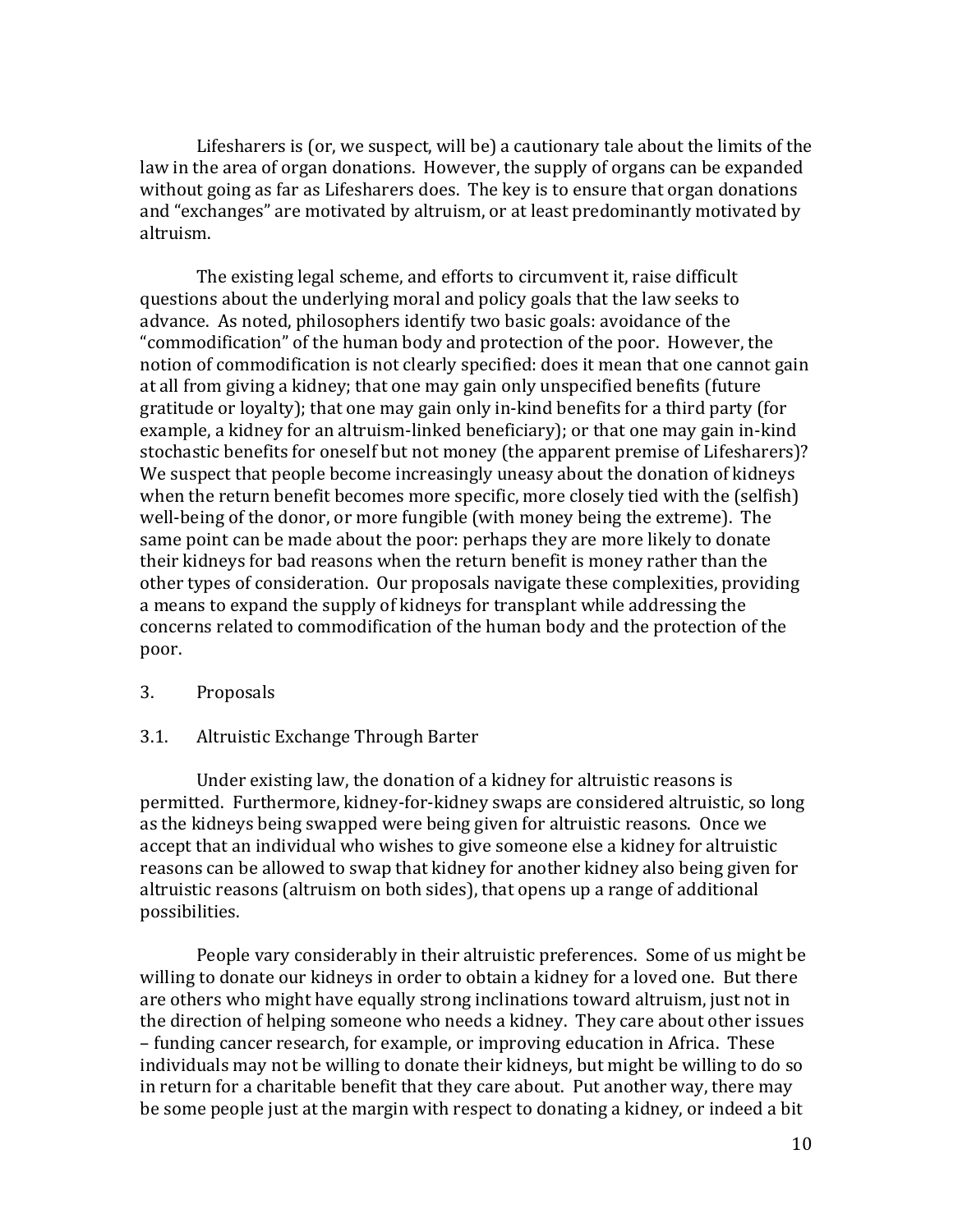away from the margin, who will in fact choose to donate if given additional altruismrelated motivation.

Our first proposal, therefore, is to expand the definition of an altruistic exchange to take advantage of the existing legal fiction that altruistic exchanges are not for "valuable consideration" for purposes of NOTA. Under this proposal, a person may "barter" his kidney in return for a promise by someone else to engage in a charitable activity. Figure 4 shows this type of transaction.



Suppose Andy is a math teacher who wants to find a kidney for his sister Alice. Andy's kidney is not compatible with Alice's immune system, however. Beth has a kidney that is compatible with Alice's immune system, but Beth does not care about Alice and only marginally cares about kidney donations in general. Instead, Beth has an altruistic preference for helping poorly educated children in developing countries—for example, by funding teachers for them. Beth herself is unable to leave the country nor does she have any teaching experience. Under a broadened concept of altruistic exchange, Beth could agree to donate her kidney to Alice in return for Andy's promise to work for two years as a teacher in a developing country. Indeed, we would permit Beth to donate her kidney to Alice in return to a promise from *Alice* to engage in the charitable activity (an exchange we refer to later in the paper as one-sided altruism because while Beth is acting altruistically, Alice is not since Alice, the kidney recipient, herself benefits from the transplant); Andy's participation is not necessary unless Alice is unable or unwilling to do so. Meeting Beth's altruistic desire to provide teachers to disadvantaged children plus any additional altruistic benefits Beth may receive from saving another person's life through kidney donations in our example pushes Beth across the margin so that she donates her kidney.

The major difference between this example and approved kidney exchanges is that Beth, the kidney donor, receives what we will call a "charitable benefit" (activity that advances Beth's charitable goals) rather than another, more compatible kidney for someone she cares about. This difference is a problem from a legal perspective. The Norwood Act excludes only the "human organ paired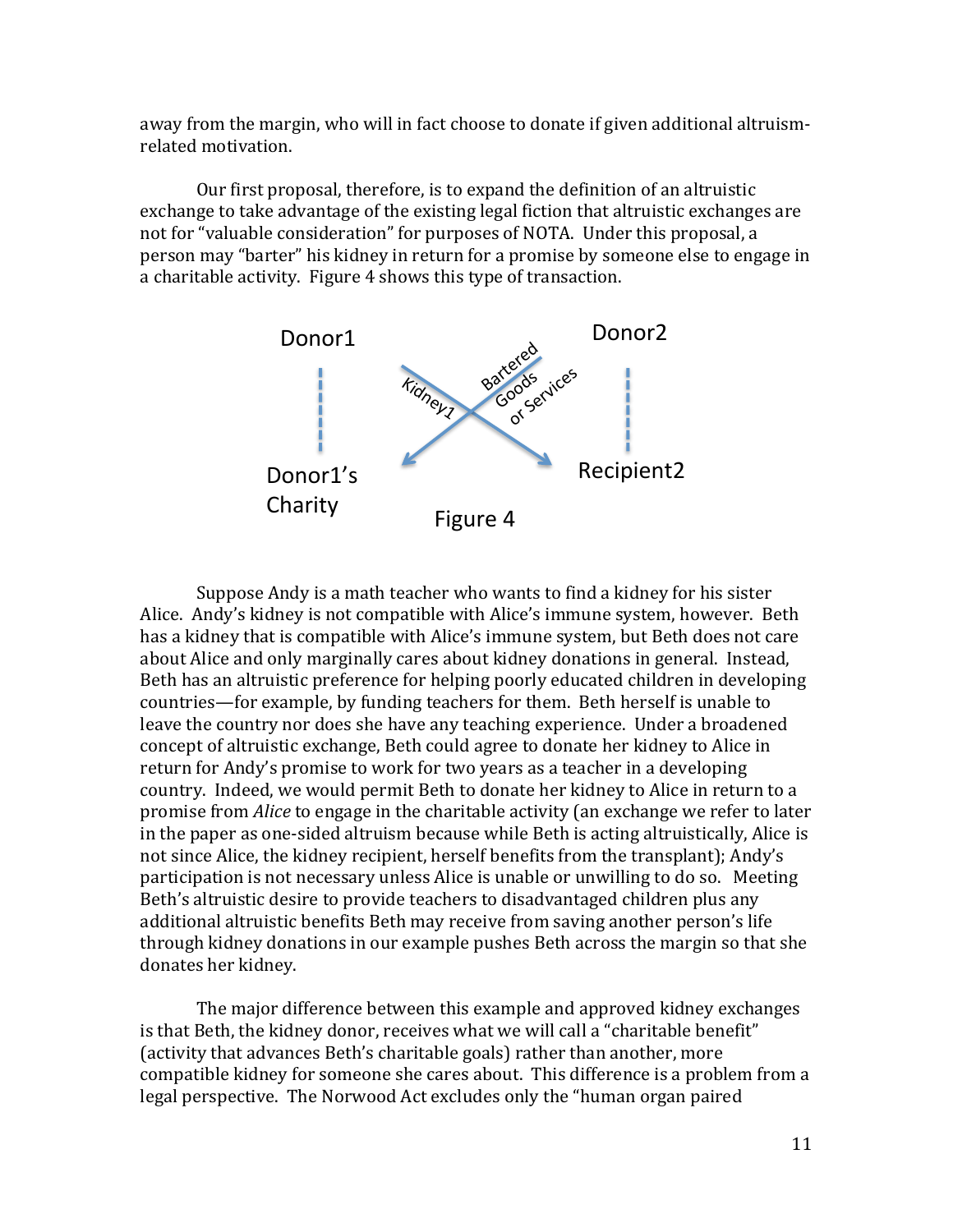donation," that is, the kidney exchange, from NOTA's prohibition on the transfer of kidneys for valuable consideration. An argument could be made that a barter exchange does not run afoul of NOTA's prohibition on exchanges of kidneys for "valuable consideration" because that prohibition does not rule out altruistic exchanges; but if that interpretation were correct, it would be hard to understand why Congress felt that the Norwood Act would be necessary to permit kidney exchanges.26

However, the more important point for present purposes is that the moral and policy impulse behind NOTA and the Norwood Act extends straightforwardly to kidney barters. In a kidney exchange, Donor 1 gives a kidney to Recipient 2, in return for Donor 2 giving a kidney to Recipient 1. In a kidney barter, Donor 1 gives a kidney to Recipient 2, in return for Donor 2 giving a charitable benefit to a third party. We see no morally relevant distinction between Donor 2 giving a more general charitable benefit (of which a kidney is just one instance) and giving a kidney; nor do we see a relevant moral distinction between Donor 2 giving this benefit to anonymous third parties (for example, children in developing countries) and giving this benefit to an identified Recipient 1.

Indeed, the usual reasons for being skeptical of kidney markets provide a stronger case for kidney-for-charitable-benefit exchanges (that is, barter) than for kidney exchanges. The kidney barter requires only one person to give away a kidney rather than two; thus, any type of "commodification" problem is minimized. Moreover, the kidney barter permits potentially superior charitable benefits. One might believe, for example, that helping disadvantaged children in poor countries is more morally compelling than helping an American—perhaps an elderly person who has already lived a full life and is surrounded by luxuries—who happens to have a friend or family member willing to make a kidney donation.

In practical terms, our proposal potentially expands the potential supply of kidneys (as well as other forms of charity). Under current law, people will make living donations of kidneys only out of "pure" (stranger) altruism, which is exceedingly rare, or to benefit a relative or friend. But there is a possibly large pool of people whose altruism takes other forms, who may be willing to donate a kidney in order to help a cause. Under our proposal, those people will be able to, and motivated to, add their kidneys to the supply. Moreover, our proposal addresses the concern of those who argue that providing a for-profit payment to donors will cause

 $26$  An indication of the government's likely view on such a program is the position that the Department of Justice took in a recent case involving bone marrow donations. In that case, *Flynn v. Holder*, a non-profit organization, MoreMarrowDonor.org, which was seeking to increase bone marrow donations, proposed giving \$3,000 in scholarships, housing allowances or gifts to charities of the donor's choice. Both parties agreed that the payments constituted valuable consideration under NOTA. The plaintiffs contended that NOTA did not apply because bone marrow extracted via the newly invented process of apheresis constituted a form of blood, which had specifically been excluded from the ambit of NOTA. The Ninth Circuit agreed with the plaintiffs. 684 F.3d 852 (9th Cir. 2012).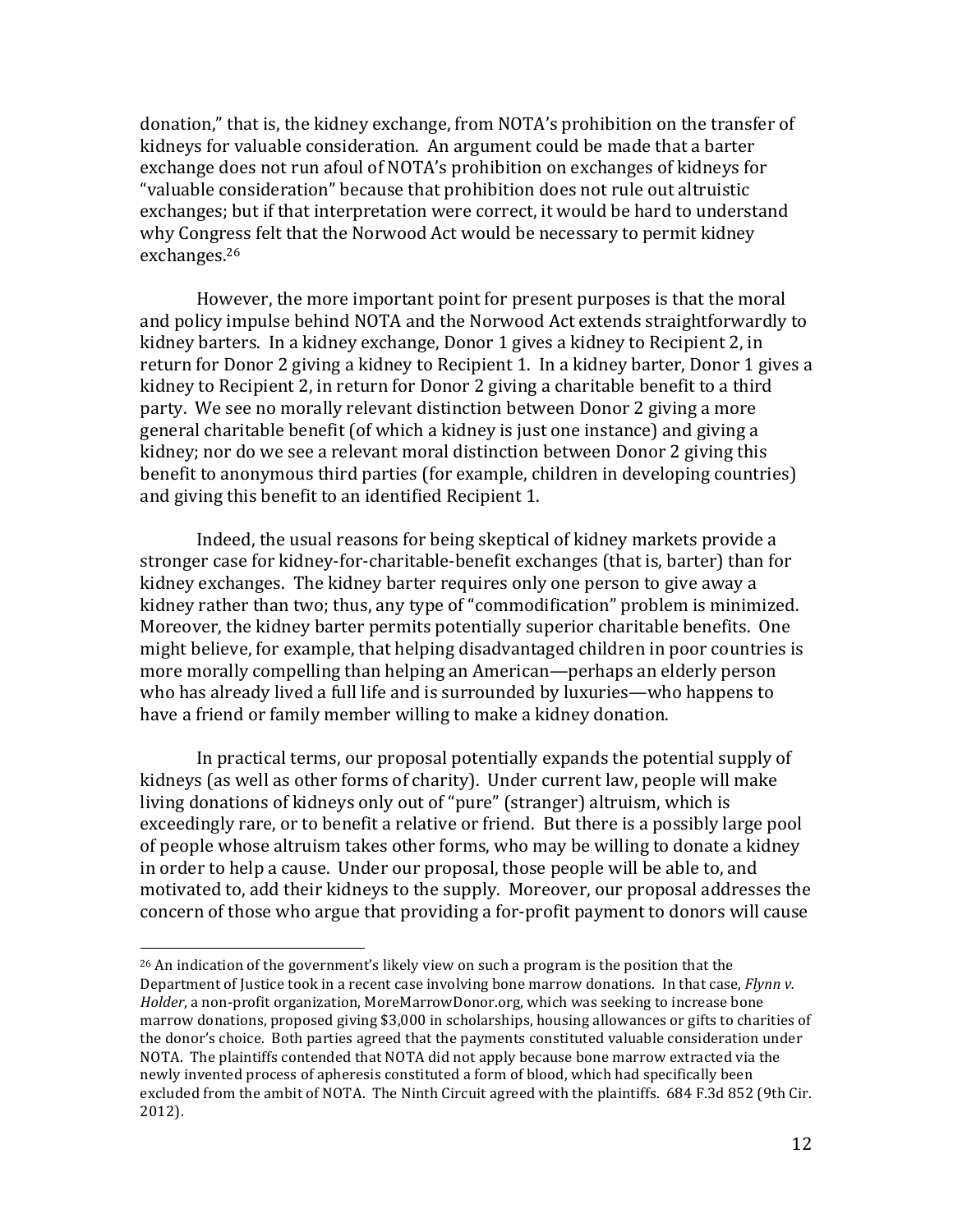the altruists to exit the market, presumably because the act of donation no longer carries with it a "pure" signal of altruism.<sup>27</sup> Because all exchanges under our proposal are motivated by altruism, those who desire simply to donate a kidney to help another or in return for another kidney should not react negatively to the prospect that others are donating their kidneys in return for some unrelated but nonetheless altruistic benefit.

An "altruistic exchange" may sound like an oxymoron, but it is not. As Figure 4 shows, an exchange is compatible with altruism. The donor's motivation for making a kidney donation must be to provide a benefit to a third party, not to benefit himself. The feature is also present in the kidney exchange; the only thing we add is the idea that a donor may donate her kidney in order to benefit a chosen recipient by obtaining for him something other than a kidney.

We can think of five objections to barter altruistic exchanges. First, one might wonder whether the donation of a kidney is such a large gift that it would be hard to find altruistic substitutes for it. The Beth in our hypothetical might simply not exist; real life Beths of the world may not be willing to donate their kidneys in exchange for Andy teaching in Thailand. At the margin, though, there are surely at least some types of altruistic exchanges that would help motivate additional donors.<sup>28</sup> While some will donate a kidney purely for the altruistic benefit from the donation, there may be others for whom helping a single other person is not sufficient motivation for making a donation, but helping many people or advancing a cause is. The question is an important one though and we will return to it in Section 3.6.

Second, there is the possibility of sham altruism. For example, Beth may agree to donate her kidney because she is in dire financial straits. In return, she asks that the counterparty in the transaction agree to "donate" his labor for the next two years working at XYZ charity (and in return XYZ charity will pass money under the table to Beth). Sham altruism nonetheless is a larger problem than just for our altruistic exchange proposal. In the United States, there already is a screening mechanism to identify charities that are deemed worthwhile enough to receive tax deduction status by the Internal Revenue Service under Section  $501(c)(3)$  of the Internal Revenue Code. For our proposal, we would treat transfers of labor as altruistic if the labor is donated to a Section  $501(c)(3)$  charitable organization.

<sup>&</sup>lt;sup>27</sup> See Richard A. Epstein, *The Human and Economic Dimensions of Altruism: The Case of Organ Transplantation,* 37 J. LEGAL STUD. 459, 475 (2008); Satz, *supra* note 5, at 193 (noting that "*intrinsic motivation* is partially destroyed when price incentives are introduced."); Sandel, *supra* note 5, at (same). For-profit kidney sales may also give sellers an incentive to sell kidneys that the sellers know to be diseased; presumably altruists would not have the same incentive to donate a kidney known to be with disease. See Satz, *supra* note 5, at 192; Maurice McGregor, *Pragmatic Altruism*, 160 CAN. MED. Ass'n [. 91 (1999) (same concern).

<sup>&</sup>lt;sup>28</sup> *See* Epstein, *supra* note 27, at 470.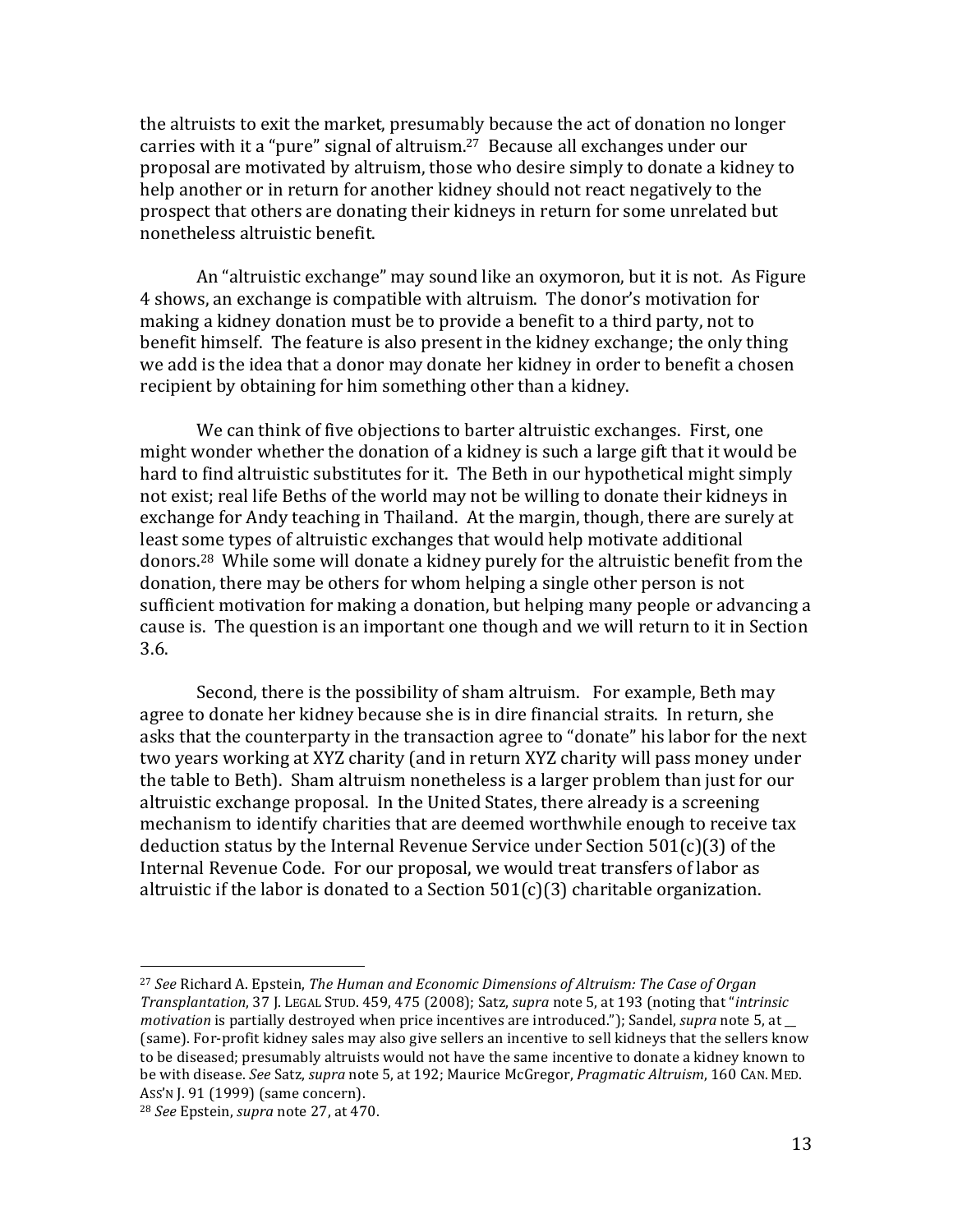Third, matching different altruistic impulses directly through barter is significantly more difficult than matching donors and recipients in a kidney-forkidney gift exchange. A universally agreed-upon rate of exchange exists for kidneyfor-kidney exchanges: one kidney for one kidney. But how is Andy in our example supposed to find out that Beth is willing to exchange her kidney for two-years of teaching services in a developing country? Solutions are possible. MatchingDonors.com enable potential donors and recipients to find one another quickly by doing searches over the Internet.<sup>29</sup> With a small modification, websites such as MatchingDonors.com could allow those interested in donating a kidney in return for some other altruistic donation to post whatever kind of donation they seek. Those in need of a kidney (or friends and family of the potential recipient) could then search among desired altruistic donations to find a suitable match.

As with any barter market, altruistic gift exchanges also face the problem of comparability. Because there is no common medium of exchange, even if people eventually develop agreed-upon exchange ratios for certain altruistic exchanges (say 2 years of teaching for one kidney; 1 year of hard labor building homes for the homeless for one kidney; or 3 bone marrow transplants for one kidney), anyone seeking to obtain a kidney through an altruistic exchange must navigate all these different exchange ratios. Moreover, what if  $X$  is willing to donate 3 bone marrow transplants but no matching potential kidney donor wants this form of altruism in return? Instead, Y, a matching potential donor, wants someone to spend a year building homes for the homeless. X must then find and negotiate with Z, a person who cares greatly about bone marrow transplants and who is willing to work 1 year building homes, to craft a three-way trade that will ultimately induce Y to donate her kidney. The information and transaction costs associated with such a three-way altruistic transaction may prove considerable.

Fourth, where the altruistic exchange is not simultaneous, there is the problem of default. Andy, for example, may simply renege on his promise to teach math for two-years in a developing country after his sister Alice receives a kidney from Beth. Alternatively, if Beth promises to give up her kidney only after Andy teaches for two years, Beth may renege on this promise and keep her kidney once Andy completes his teaching work. While treating an expanded altruistic exchange as not for "valuable consideration" will result in the exchange meeting the restrictions of NOTA, it also undermines contract enforcement because a promise can be enforced only if it is made in return for consideration. As with kidney-forkidney gift exchanges, an expanded definition of gift exchange to include kidney barter faces the problem of enforcement.

<sup>&</sup>lt;sup>29</sup> See MATCHINGDONORS.COM, http:// http://matchingdonors.com/life/index.cfm (last visited Nov. 13, 2012); *see also* Epstein, *supra* note 27, at 490-91 (discussing MatchingDonors.com and observing: "By narrowing the potential matches for any prospective donor and allowing easy interchange, it increases the odds of a directed donation, with a positive impact on supply.").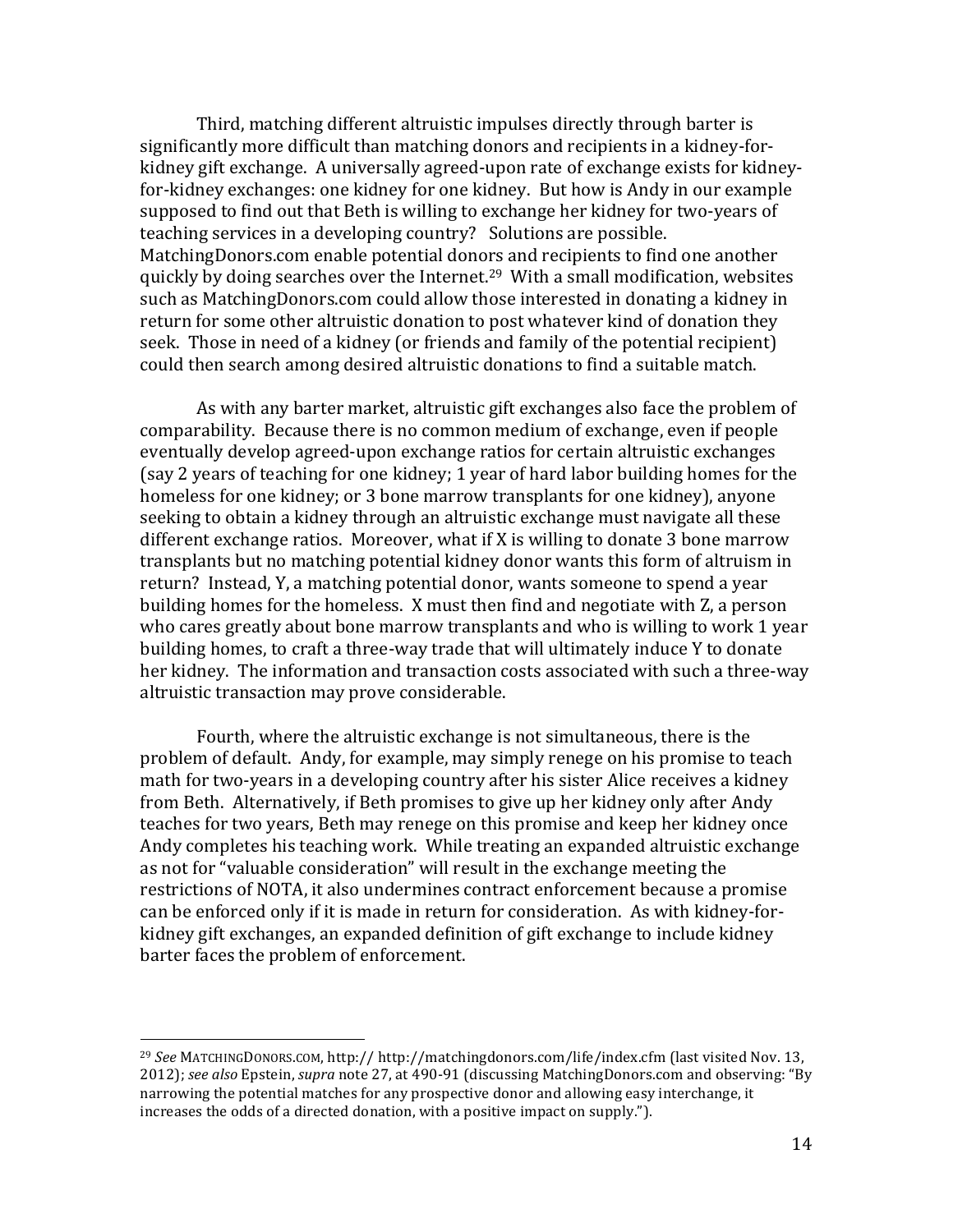Lastly, providing extra altruistic incentives to induce more people to donate kidneys, such as Beth in our example, may change their behavior in potentially objectionable ways. Carl, for example, may initially plan to donate his kidney to benefit a stranger on the United Network for Organ Sharing (UNOS) wait list due to his altruistic preferences. The possibility of altruistic barter may cause Carl to drop this plan and instead donate his kidney to someone else. Carl may choose to donate his kidney instead to a particular recipient in California who has a friend willing to spend a year taking care of redwood trees in Marin County, a topic of particular importance for Carl. A critic might argue that our proposal will therefore undermine the priority order established within UNOS.<sup>30</sup> However, that priority order is already undermined by kidney donations to friends and family: the increase in supply justifies the marginal interference with the UNOS order (which itself is open to criticism). Our proposal would further expand the supply of kidneys, while having the additional benefit of expanding the supply of other charitable goods and activities as well.

#### 3.2. Altruistic Exchange Through Money

 

Our second proposal is to permit altruistic exchange involving monetary donations rather than in-kind goods (like kidneys) or services (like teaching). Under this proposal, any person who donates a kidney would receive a sum of money that the person is required to use for charitable uses. The donor is permitted to donate the payment immediately or in the future to any charity. The only difference between this proposal and the first proposal is that the donor receives money earmarked to an as-yet unidentified charitable purpose rather than the immediate delivery of an identified charitable good or service.<sup>31</sup> Figure 5 shows the transaction.

<sup>&</sup>lt;sup>30</sup> *Cf.* Sheldon Zink, Stacey Wertlieb, John Catalano & Victor Marwin, *Examining the Potential Exploitation of UNOS Policies*, 5 AM. J. BIOETHICS 6 (2005).

<sup>&</sup>lt;sup>31</sup> *See* Sally Satel & Mark J. Perry, *More Kidney Donors are Needed to Meet a Rising Demand,* WASHINGTON POST, Mar. 7, 2010 (making a proposal along these lines). This proposal is also analogous to the proposal analyzed by the Ninth Circuit, in *Flynn v. Holder*, in the bone marrow context, where the organization MoreMarrowDonors.org, would donate \$3,000 to a nonprofit or charity on behalf of the donor. 684 F.3d 852 (9th Cir. 2012).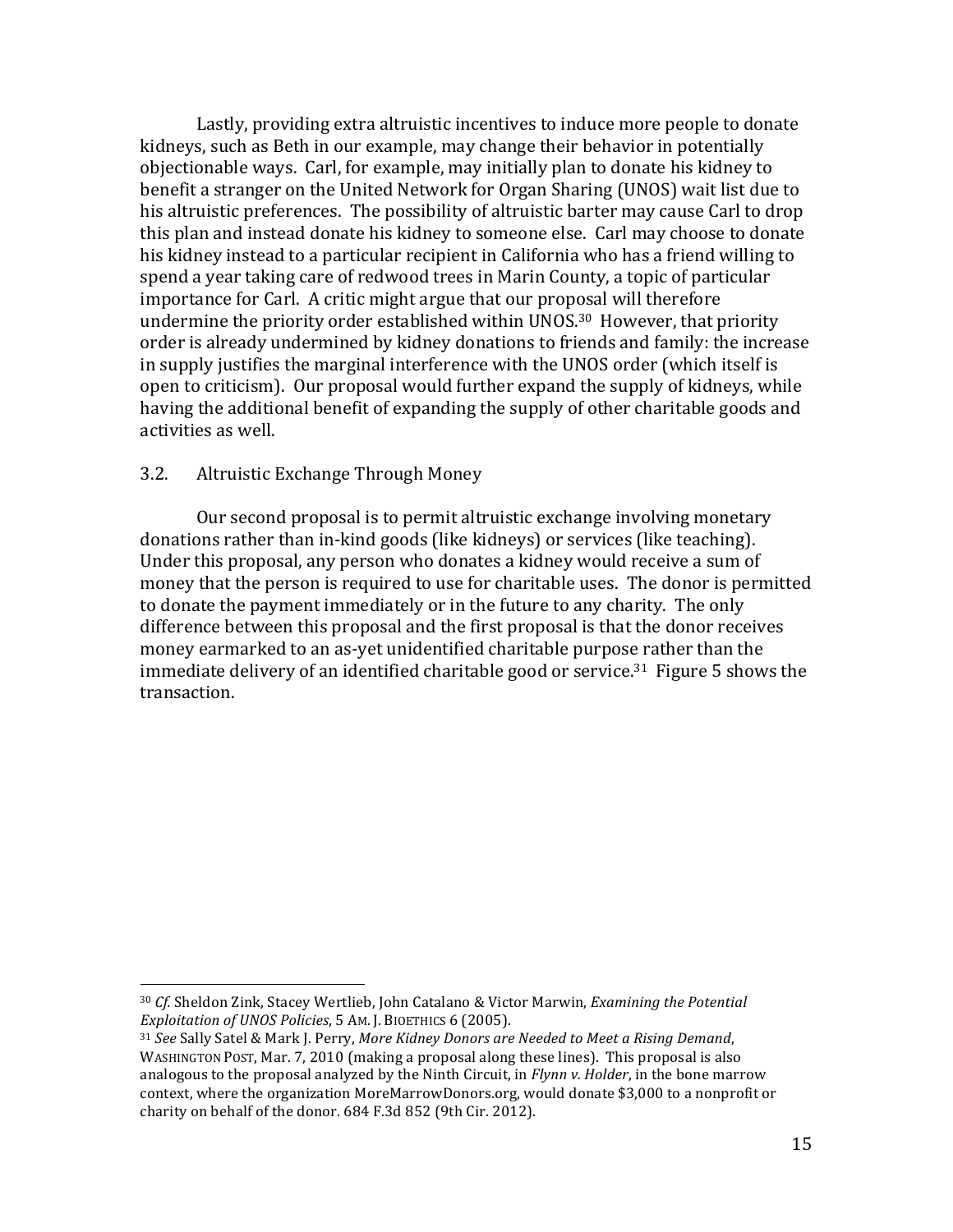

Suppose that Beth has a strong preference to fund the arts. Beth, however, lacks the financial means to make good on her altruistic preference to the extent she desires. Our proposal would allow Beth to donate her kidney in return for a lump sum payment to a particular art establishment such as a museum (so long as the recipient meets the Internal Revenue Code Section  $501(c)(3)$  requirements as a charity).<sup>32</sup> One could also imagine post-mortem donations, where Beth could agree to donate her kidney upon her death in return for a donation of money in Beth's name to charities of Beth's choosing.

Allowing money as a medium of exchange also allows those with a desire to spread altruistic donations over time to do so, with money acting as a store of artistic value. Someone willing to donate a kidney in return for satisfying her altruistic preferences in another area may wish to store the value of the altruism over time or partition the altruism over different causes. Money allows the person donating the kidney to store the value of the altruism (in the form of money) until she desires to engage in altruism and divide the money across several different charitable causes. Beth, for example, may decide to give the money she receives for her kidney over the next ten years to different art programs in the San Francisco public school system depending on the performance of the different schools. Beth may also wish to use the money obtained from donating her kidney to "pay" for the donation of another kidney in the future. Allowing kidney donations in return for charity-restricted money thus allows someone like Beth to store the value of her kidney donation, allowing her to provide for a loved one in need of a kidney in the

 $32$  A reason to limit the recipients of donated money is the need to block transactions that might provide a hidden benefit to the kidney donor. For example, one might worry that a donor might donate her kidney in return for money that goes to her child, claiming that because she has an altruistic relationship with her child, she is entitled to donate in return for a charitable benefit for her child. Some people might argue that this type of transaction would harm poor people who care about their children, encouraging them to sell kidneys in order to finance their children's education. One might respond that this type of transaction does not seem like exploitation of the poor: money for a child's education may be money well spent. Nonetheless, by requiring that only qualified  $501(c)(3)$ charities would be permitted to receive money payments in return for kidney donations, we foreclose this type of transaction if it were deemed objectionable.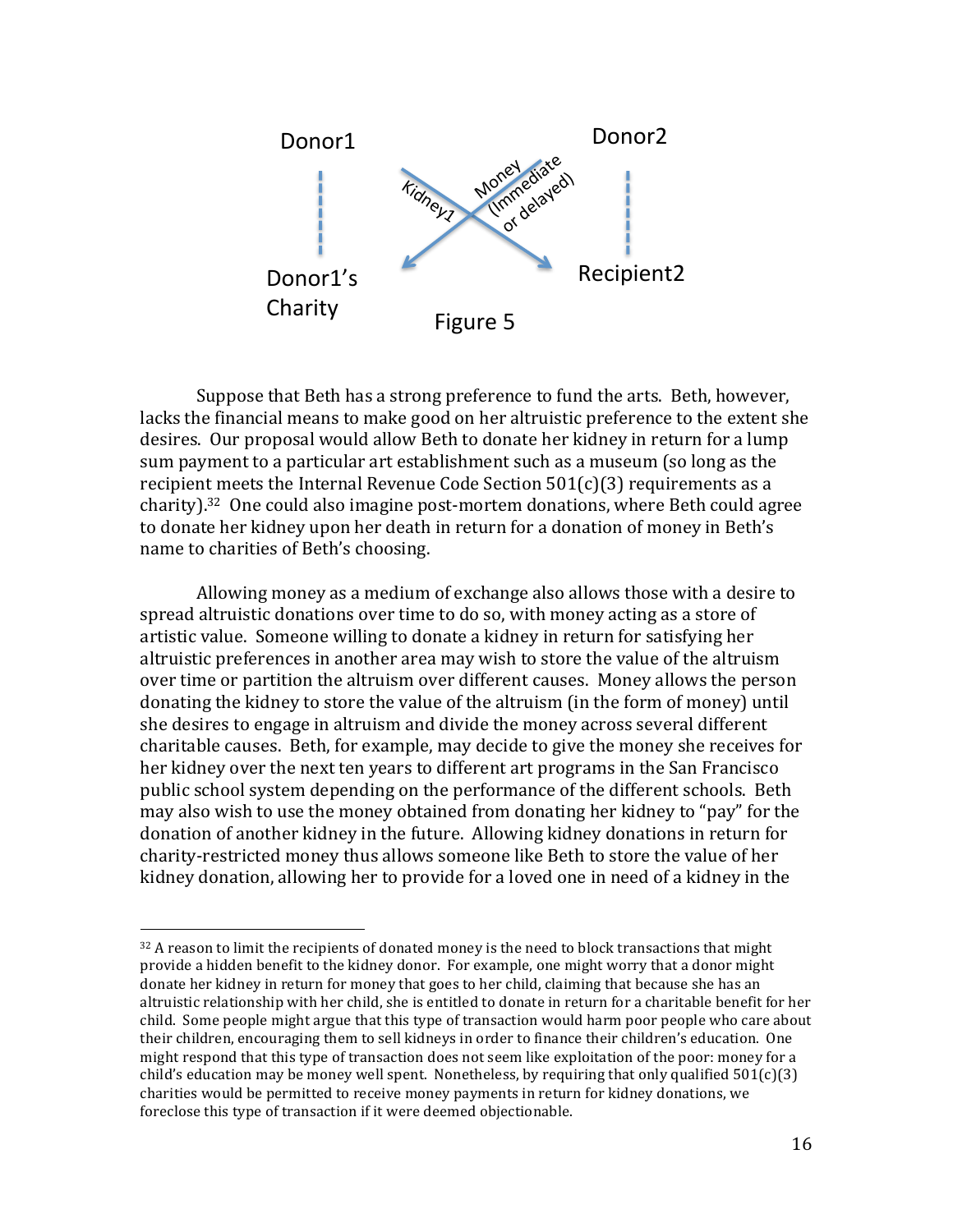distant future when her own kidney may no longer be a viable candidate for a transplant. 

The use of money as a means of payment, even for altruistic exchanges, poses a number of challenges. First, if barter altruism exchanges run afoul of the law, as suggested above, then monetary altruism exchanges will as well. Thus, the law would need to be amended in order to permit monetary (as well as barter) altruism exchanges involving kidneys.

Second, the use of money as a medium of exchange may be viewed as qualitatively different simply because money will require participants in altruistic exchanges to put a price on a human body part, the kidney. Those worried about the commodification of the human body may object to having a price set for a kidney (say \$50,000) even if the money must be used for charitable purposes. Of course, any altruistic exchange for kidneys implicitly requires a price (one kidney for one kidney; or in the case of our altruistic barter exchange example above, one kidney for two years teaching math in a developing country). The price, however, is not denominated in money terms but instead in terms of other body parts, goods, or labor. We are skeptical there is much difference between setting a price in dollar terms and setting a price based directly on body parts, goods, or labor. A price is just a shorthand reference to all the other possible things that one can buy using the purchasing power that one receives in return for a sale. Rather than exchanging a kidney for a kidney, or a kidney for support for art museums, one is exchanging a kidney for charity-limited purchasing power that would end up financing a kidney, an art museum, or any other approved charitable use. It is hard to see why the third activity is immoral if the first two are acceptable.

Another response to critics of cash payments is not to set the price of a kidney based on market forces but instead based on some objective metric that reflects the cost savings from a kidney transplant. Some authorities estimate that a kidney transplant will result in over \$50,000 a year in saved dialysis costs for each kidney recipient. The price for a charitable donation of a kidney could therefore be set on the basis of this cost savings—for example,  $$100,000$  if two years of dialysis are avoided.<sup>33</sup> The price therefore would not represent an attempt to quantify the inherent value of a kidney, and by extension a human being, but instead simply be based on the amount of cost savings from a transplant. Taking into account cost savings has one additional benefit. Rather than a simple one-kidney-for-one-kidney ratio in today's gift exchanges, one could imagine a price set based on the cost savings of a particular kidney. Therefore a kidney from a younger, healthier donor would receive a higher price than a kidney from an older or deceased donor simply because the kidney from the younger, healthier donor will last longer and result in greater dialysis cost savings as a result. The younger, healthier donor will thus have a greater incentive to donate to obtain a larger payout that the donor can then use to

<sup>&</sup>lt;sup>33</sup> See Satel & Perry, *supra* note 31; Carmen Chai, *Kidney Transplants Could Save Health Care System Millions*, THE MONTREAL GAZETTE, Jan. 21, 2012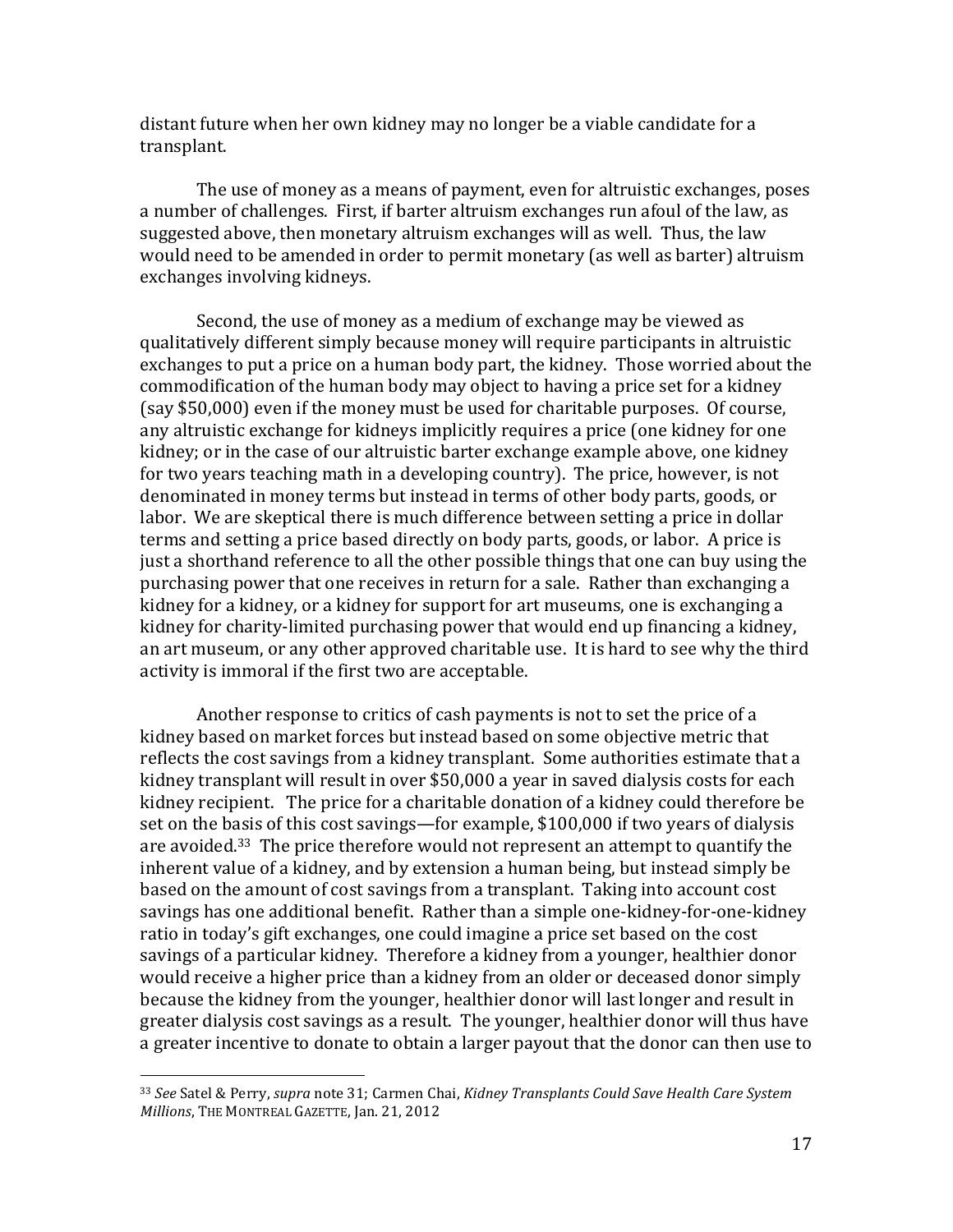provide greater funding to the charities of her choice. While of course market forces will determine the price of dialysis treatments on which a kidney price based on cost savings will be set, these market forces will not directly be based on the value of a human life or organ but instead on the relative demand and supply of dialysis treatments. A technological improvement to dialysis machines, for example, will have a market impact on the cost of dialysis treatments that does not require any market valuation of a human life or organ.

In sum, our second proposal simply extends the legal fiction that NOTA does not treat altruistically motivated exchanges as for "valuable consideration" to include  $(a)$  a broader range of altruistic motivations and  $(b)$  the use of monetary payment as a medium of exchange. Nonetheless, as with a bartered altruistic exchange, monetary altruistic exchanges face the problem of default. What happens when Beth donates her kidney and then the counterparty reneges on his promise to give Beth's favorite charity a monetary payment? In addition, Beth must have a place to store her money that will also ensure that she actually uses the money only for altruistic causes. This is where the presence of institutions that can intermediate in altruistic exchanges provides a solution. This is the subject of our third proposal.

#### 3.3 Intermediaries and Enforcement Mechanisms

 

Our third proposal addresses the role of intermediaries both in ensuring compliance with NOTA and in enabling a mechanism for enforcement of altruistic exchanges. We focus on specific charities as altruistic exchange intermediaries, or what we call "Altruism Exchanges." Consider a charity, for example, the Red Cross, which announces that it will henceforth accept kidney donations (on behalf of recipients) and in return will allocate funds to charities designated by the donor, up to the amount thought to be the value of the kidney donation (for example, the medical costs that are saved, which may be as much as \$100,000). We would permit a person who wants to help a person who needs a kidney<sup>34</sup> to "donate" a cash payment to the charity in return for a promise from the charity to find a kidney for the beneficiary. The charity will match the kidney donor's kidney with a specific person donating cash—choosing the recipient of the kidney from the pool of existing cash-donor-recipient pairs based on tissue compatibility and, in case of equal tissue compatibility, the time order with which the cash donor transferred money into the Altruism Exchange. The charity will then use the monetary donations to finance the kidney donor's charitable agenda up to  $$100,000$ . Figure 6 shows how the Altruism Exchange would work (where, for the purpose of example, we depict Recipient2 as the recipient whose donor made a payment to the Altruism Exchange before any of the other donors, assuming tissue compatibility).

 $34$  And also potentially the recipient himself; but this raises additional issues that we will discuss in the next section.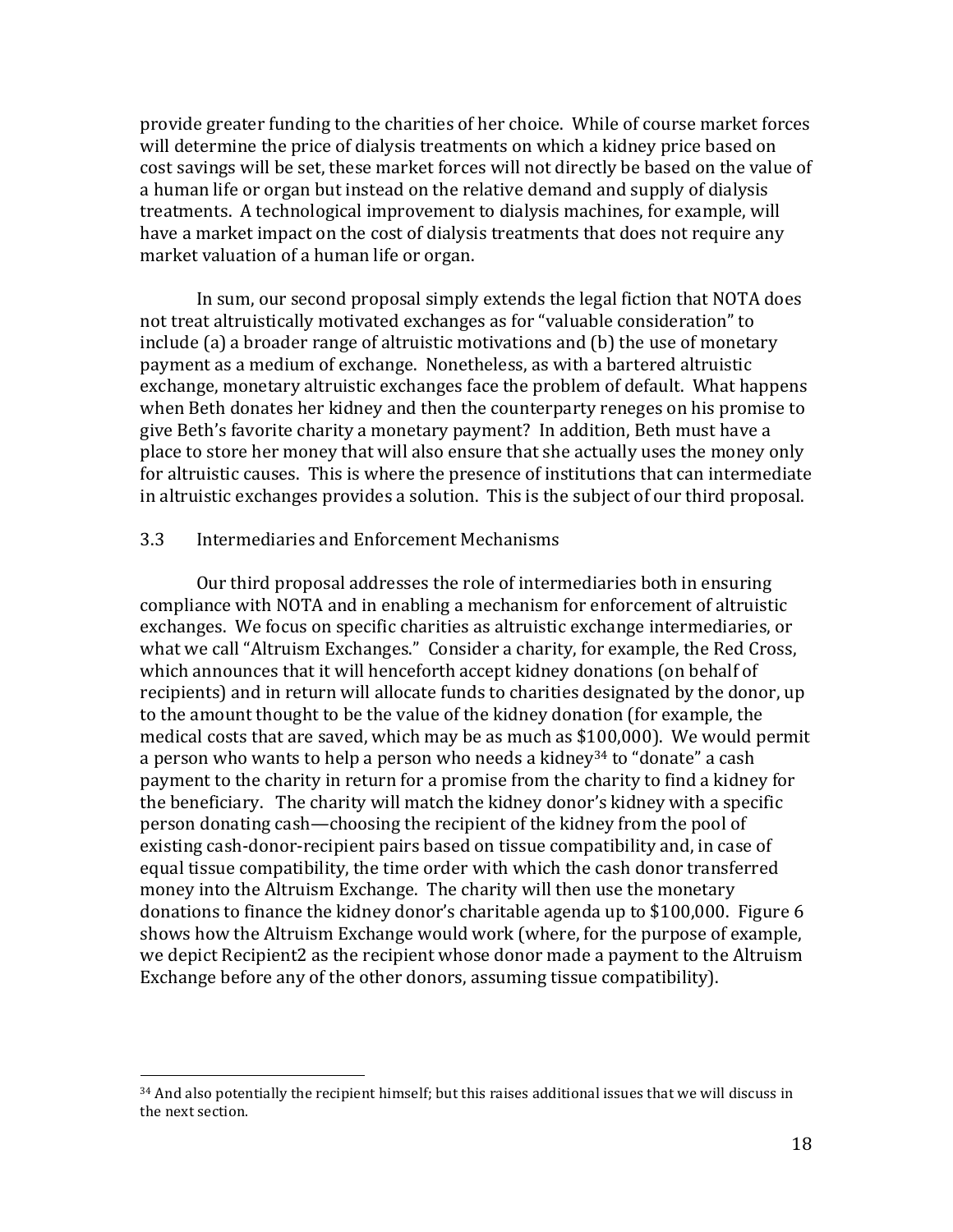

The main advantage of the Altruism Exchange is that it introduces liquidity. Currently, it is difficult and expensive to arrange kidney exchanges and kidney chains. When the donor and recipient do not match, officials must search out a matching pair or construct a chain, and this involves laborious information gathering. All donors and recipients must wait until the pair or chain is constructed, and then operations must be performed simultaneously or close to that. By contrast, the Altruism Exchange would enable donors to make kidney donations whenever they want. Thus, a continuous supply of kidneys would enter the pipeline. Meanwhile, their designated recipients would receive kidneys based on tissue compatibility and the order in which donors make donations. The kidney supply would be further expanded as a result of the donations from altruists who seek monetary benefits for other beneficiaries.

The Altruism Exchange would also reduce counterparty risk. Consider (a) the donor of a kidney (Donor K), (b) the counterparty donor of money (Donor M),  $(c)$  the recipient of the kidney (as selected by the counterparty) (Recipient K), and (d) the recipient charity of the money (as selected by the donor of the kidney) (Recipient M). The Altruism Exchange would handle the transfer of money from Donor M to Recipient M and the transfer of the kidney from Donor K to Recipient K. Because each party deals directly only with the Altruism Exchange, each party would look to the Exchange for performance. Donor M would move first by paying the Altruism Exchange. Donor K would next donate his kidney to Recipient K. If he does so, then the Altruism Exchange would pay Recipient M. If Donor K reneges on his promise, then the Altruism Exchange would put Recipient K at the top of its list for kidney donations and allocate the next compatible kidney to her. Donor M's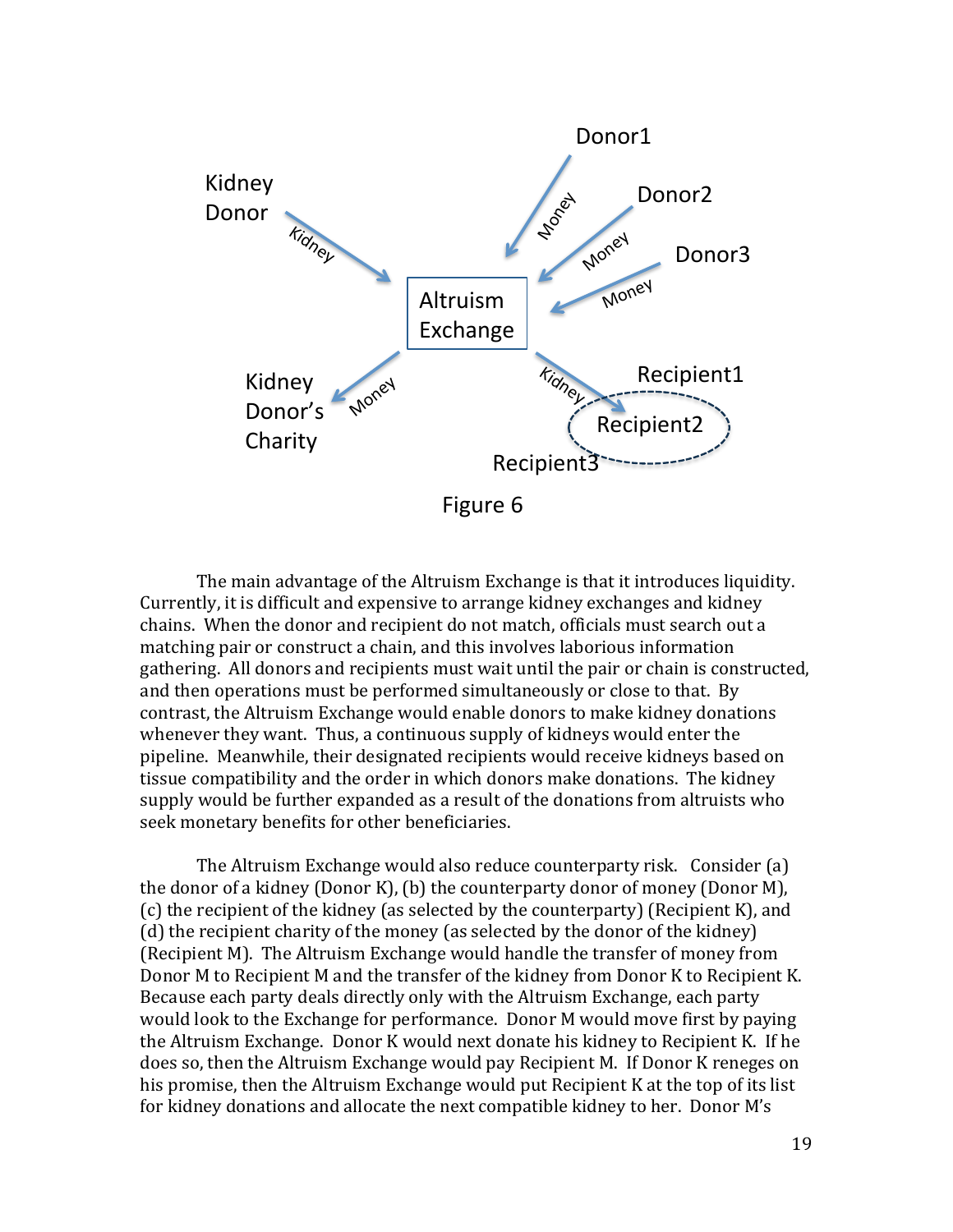money would be allocated to the next kidney donor's chosen beneficiary rather than to Recipient M. If enough people are involved in the Altruism Exchange, wait times would be negligible; Donor M would not even know that Donor K had reneged.

The Altruism Exchange could handle storing the value of the money for Donor K until Donor K selects the specific charity (Recipient M which could include a future recipient in need of a kidney transplant) to which the money should be transferred. The Exchange could also screen charities, going beyond the  $501(c)(3)$ list of charitable entities. Administrators of the exchange market could reduce the number of charities from the  $501(c)(3)$  initial list based on various criteria including the number of years in operation, the size of the charity, the purpose of the charity and so on. While reducing the scope of eligible charities may reduce the potential pool of altruistic donors, so long as the pool of charities includes charities that many people care about—including the Salvation Army, and so on—the pool of potential kidney donors will be greater than under the current altruistic chain of donations system.

Looking beyond specific donor pairs, the Altruism Exchange could also act as a receiver of general charitable donations aimed at increasing the number of available kidneys for donation. Suppose a number of people wish to help those in need of a kidney but do not wish to donate their own individual kidneys. These people could each donate a small amount of money that the Exchange will aggregate into a larger sum that can be used to pay for the charitable benefit desired by the person who donates a kidney. The Altruism Exchange allows those with some preference to help those in need of a kidney, but not strong enough of a preference to donate their own kidney, to act on this preference. The Altruism Exchange could then distribute kidneys obtained through donated money to those on various regional waiting lists for kidney transplants, alleviating the wait times on these lists. Alternatively, the exchange could pay for a kidney and then use the kidney to launch a NEAD chain.

#### 3.4 Do the Commodification and Poverty Objections Apply to Altruism Exchanges?

The major focus of the commodification concern—the sale of body parts in return for cash consideration—is absent in the Altruism Exchange.<sup>35</sup> Nonetheless, those who worry about commodification may object to the Altruism Exchange for two reasons. First, the Altruism Exchange will need to identify a "price" at which a monetary donation to a designated charity will entitle a donor's beneficiary to receive a kidney. In this respect, the Altruism Exchange raises the same issues as monetary transfers discussed above.

 $35$  Because the donor of a kidney receives no direct cash payment, the commodification concern is similarly absent from our proposals for barter and monetary altruistic exchanges that occur outside of a formal Altruism Exchange.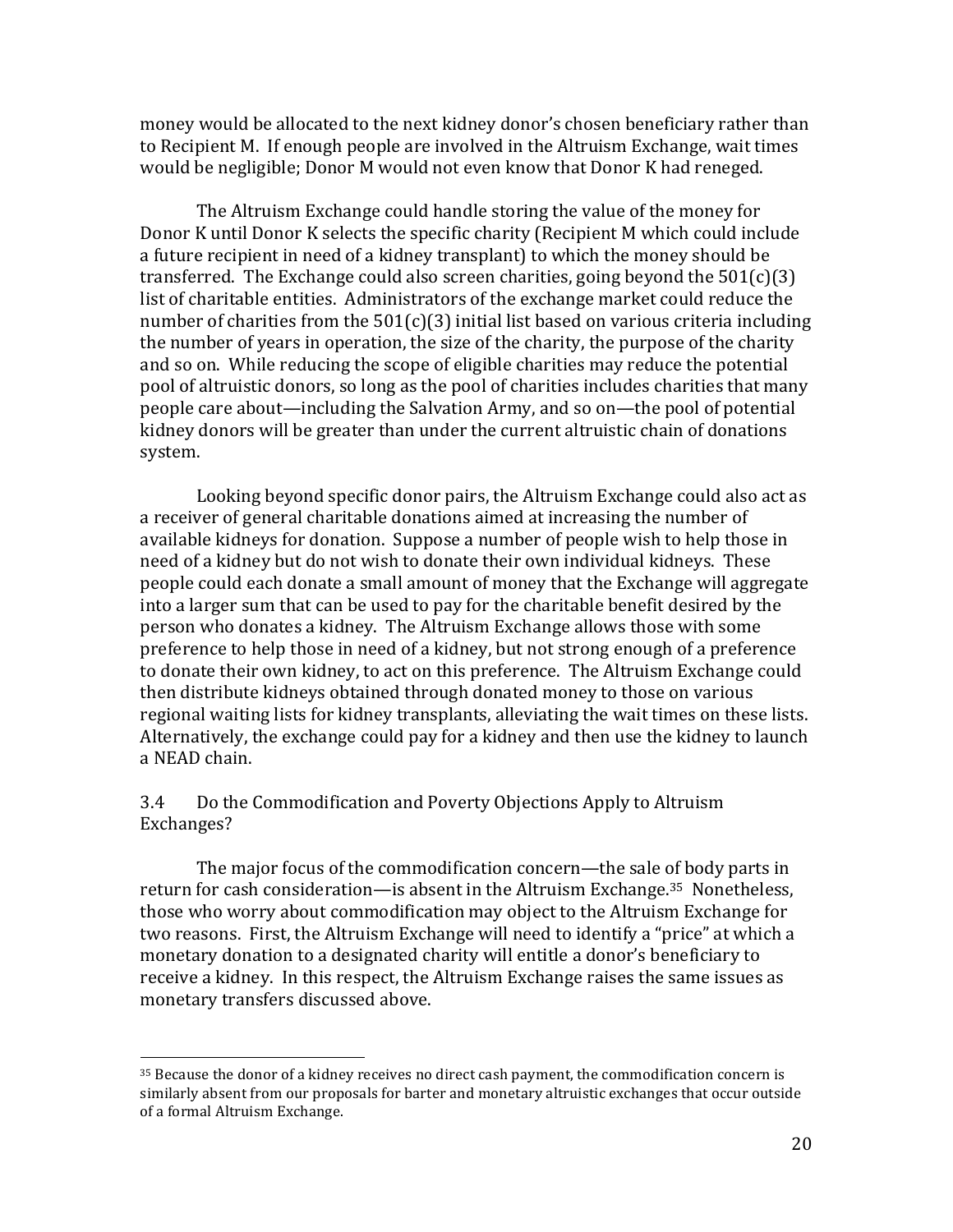Second, one might worry that the Altruism Exchange will "crowd out" more purely altruistic donations of kidneys, resulting in a reduced supply.<sup>36</sup> A person who is willing to make an anonymous donation of a kidney under the current system may refrain from making such a donation unless that person's designated charity is paid. However, we believe that on balance the supply will increase. People not otherwise inclined to donate kidneys will do so because the Altruism Exchange both allows them to raise money for charity and also makes it more likely that they can ensure that an altruistic beneficiary will receive a kidney from someone else.

Let us turn to the poverty objection to kidney markets and examine whether it can be made against Altruism Exchanges as well.<sup>37</sup> The protection of the poor from exploitation is a key goal of NOTA. The most important characteristic of our three proposals is the requirement that the donor of a kidney act for altruistic reasons—whether in barter exchange for an altruistic act on the part of a benefactor of the kidney recipient, a cash payment by the benefactor to the charitable cause of the donor's choosing, or through a cash payment to an Exchange to be used in a manner the donor chooses. This feature of our proposal minimizes the risk that the poor will be subject to pressures or exploitation, and distinguish it from the forprofit kidney market.

There are several reasons for this. First, the poor are vulnerable to financial pressure to enter into market transactions to generate money to eat, find shelter, and so on.<sup>38</sup> In a for-profit market, the donor might consider selling a kidney to meet these often short-term needs and in doing so incur greater long-term harm.<sup>39</sup> Critics of legal kidney markets cite studies that show that the impoverished who donate kidneys often find themselves with "social, psychological, medical, employment and living problems" after the sale of their kidney.<sup>40</sup> The poor may also be more vulnerable to others who, while purportedly acting on their behalf, may not in fact do so but instead exploit their relationship.<sup>41</sup> Coercive familial relationships may force the weaker members of families (which in many contexts will be women

<sup>&</sup>lt;sup>36</sup> Sandel, *supra* note 5, at 125, makes this objection to kidney markets.

 $37$  Because the donor of a kidney receives no direct cash payment, the poverty objection is similarly absent from our proposals for barter and monetary altruistic exchanges that occur outside of a formal Altruism Exchange.

<sup>38</sup> *See, e.g.*, Satz, supra note 5, at 195 (citing "vulnerability" as one factor that may lead to "noxious" markets and writing that "[m]any people object to organ markets precisely because they believe that these markets would allow others to exploit the desperation of the poor.").

 $39$  Satz views the individual harm to the donor of a kidney particularly troublesome for kidneys donated through a competitive for profit market. See id. at 204.

<sup>&</sup>lt;sup>40</sup> See Joseph Hall, *Opening Up The Market For Organs: Support Grows for Selling Body Parts, Donors for Profit Don't Really Benefit* ,TORONTO STAR, http://www.documbase.com/Body-Organs-for-Sale.pdf (quoting Nancy Scheper-Hughes). 

<sup>&</sup>lt;sup>41</sup> Satz refers to these third parties as "weak agents". See Satz, supra note 5, at 196.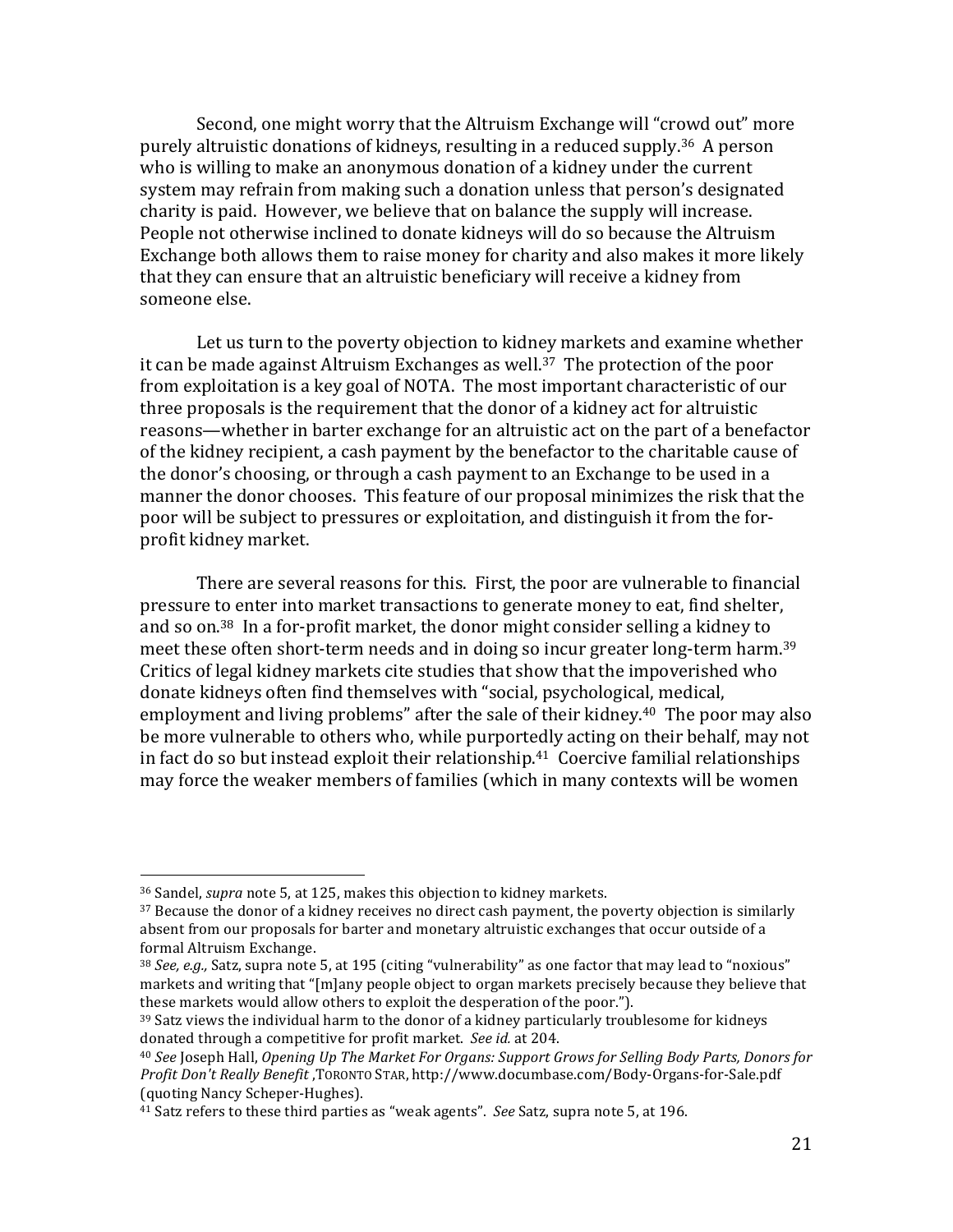or children) into donating their kidneys in return for money that goes to the stronger family members.<sup>42</sup>

Our proposals do not give the poor any direct payment for their kidney. Without the possibility of a payment, financial need will not lead the poor to participate disproportionately as donors, or face pressure from third parties seeking to profit financially, under any of our three proposals.<sup>43</sup> As we noted above, if sham charities are possible, they would indirectly provide private financial incentives for people to donate their kidneys and raise the fear that the poor will face disproportionately greater incentives to make such donations often without fully realizing the risks of donation. However, reliance on the Internal Revenue Code's definition of charities under IRC  $501(c)(3)$  will limit the possibility of shams and the vulnerability of the poor to such shams.

The possibility of coercion remains. It is always possible that a potential recipient will coerce a poor person (perhaps a relative) to make a kidney donation to him. This is possible under the current system; the only question is whether the broader range of options made available by our proposal will increase the risk of coercion. This is doubtful.

Second, some people object to the sale of kidneys because they believe that all people should receive basic necessities as a matter of right.<sup>44</sup> If a poor person must sell a kidney in order to obtain basic necessities, then his rights are being violated. We are skeptical of this reasoning. Although it would be better if the state ensured that this person enjoyed basic necessities, in a second-best world in which he does not, depriving him the ability of obtaining them will make him worse off, not better off. In any event, even if this argument is accepted, a poor person who lacks basic necessities is unlikely to give away his kidney for nothing in return. Thus, our proposal should not raise objections in this vein.

Third, a person's financial status may also bear on that person's sophistication and access to information.<sup>45</sup> For purposes of addressing this argument, let us assume that poor people frequently make worse financial decisions than other people do. Thus, the poor will make bad decisions when comparing the

 $42$  Satz reports on the findings of a study of kidney sellers in India and writes: "The most common explanation offered by wives as to why they and not their husbands sold their organs were that the husbands were the family's income source (30 percent) or were ill (28 percent). Of course ... most of the interviews of women were conducted in the presence of their husbands or other family members, so they may have been reluctant to admit to being pressured to donate." Satz, *supra* note 5, at 196. <sup>43</sup> *See* Satz, *supra* note 5, at 198 ("By contrast, a procurement system that relies on donation is much more likely to have suppliers that come from all classes of people.").

<sup>&</sup>lt;sup>44</sup> *See id.* at 6 (observing that: "Nineteenth-century social liberals such as T. H. Marshall argued that some specific goods, such as education, access to employment, health care, and votes, are necessary if citizens are to be equals and so should be guaranteed as a right.").

<sup>&</sup>lt;sup>45</sup> *See id.* at 196 ("The fact that most organ sellers would not recommend the practice suggests that potential sellers would be unlikely to sell a kidney if they were better informed about the outcomes of their sale.").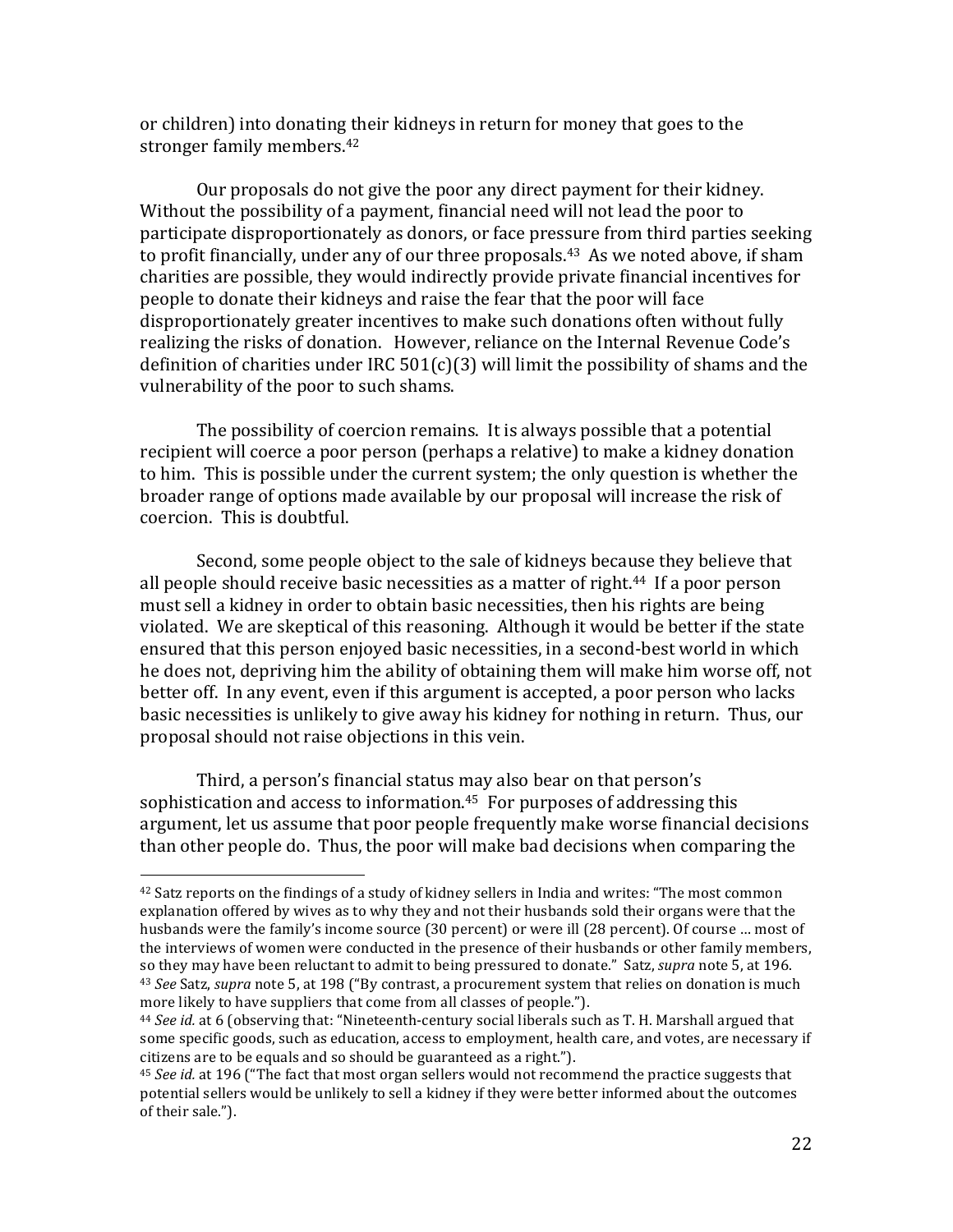benefit from selling a kidney (the monetary payment) with the cost (in the form of short-term health risks due to the transplant surgery itself and long-term risks due to the lack of one kidney). Despite the fear of bad decisionmaking, altruistic kidney donations are lawful today. The lack of financial incentives reduces the possibility that the poor will make bad decisions regarding a kidney transplant. While bad decisions are possible even for those making an altruistic donation, the likelihood of a bad decision is much greater when the donor faces short-term financial pressure. Short-term financial pressure on the poor may shorten the time the poor spend considering a decision to donate a kidney. Moreover, regulatory responses exist to address the problem of a lack of information or sophistication regarding transplant decisions aside from simply banning donations—including education and the imposition of waiting periods (to allow the altruistic donor to reconsider her decision).

Fourth, even without a financial incentive, the poor may still disproportionately donate kidneys even in an altruistic kidney exchange. Suppose that everyone, regardless of wealth, has a similar range of charitable preferences. The wealthy, nonetheless, are better able to meet these altruistic preferences without giving up their kidneys due to their wealth. A poor person with a similar preference to donate to a specific charity will be unable to do so unless he or she participates in a monetary altruistic exchange in which the person donates a kidney. We nonetheless are less worried about this form of financial differential between the poor and wealthy. Nothing forces the poor to donate a kidney into the altruistic exchange, and it seems to us unlikely that they will.

Fifth, it is also possible that the wealthy will have a greater ability to make the required charitable payment to acquire a kidney once money is introduced as a medium of altruistic exchange. Thus, poorer *recipients* might be put to a disadvantage under our proposal. But this problem can be surmounted. Insurance companies or the government save the cost of dialysis treatments rendered unnecessary by a successful kidney transplant, and can use this money to make the charitable payment on behalf of poor patients.<sup>46</sup> Moreover, groups of recipients may collectively benefit from obtaining a kidney through a monetary charitable exchange, allowing the group to pool their resources to make the payment, diminishing the amount of money required from any one kidney recipient. In addition, our proposal could complement existing NEAD chains. The major problem with NEAD chains is finding an initial altruistic donor to start the chain and then fixing breaks in the chain if a particular donor-recipient pair reneges. Suppose that on average, one in every 20 links in a NEAD chain breaks due to a particular recipient-donor pair reneging on their promise to donate down the chain. Participants in a chain can each contribute a fraction of the monetary charitable exchange payment amount for a kidney to fill the gap caused by the break (in our example, 1/20th of the cost of a kidney). The NEAD chain organizers can then use

<sup>&</sup>lt;sup>46</sup> *See id.* at 197 ("Through subsidy and insurance the government *could* seek to make the demand for kidneys independent of the wealth of the buyer.").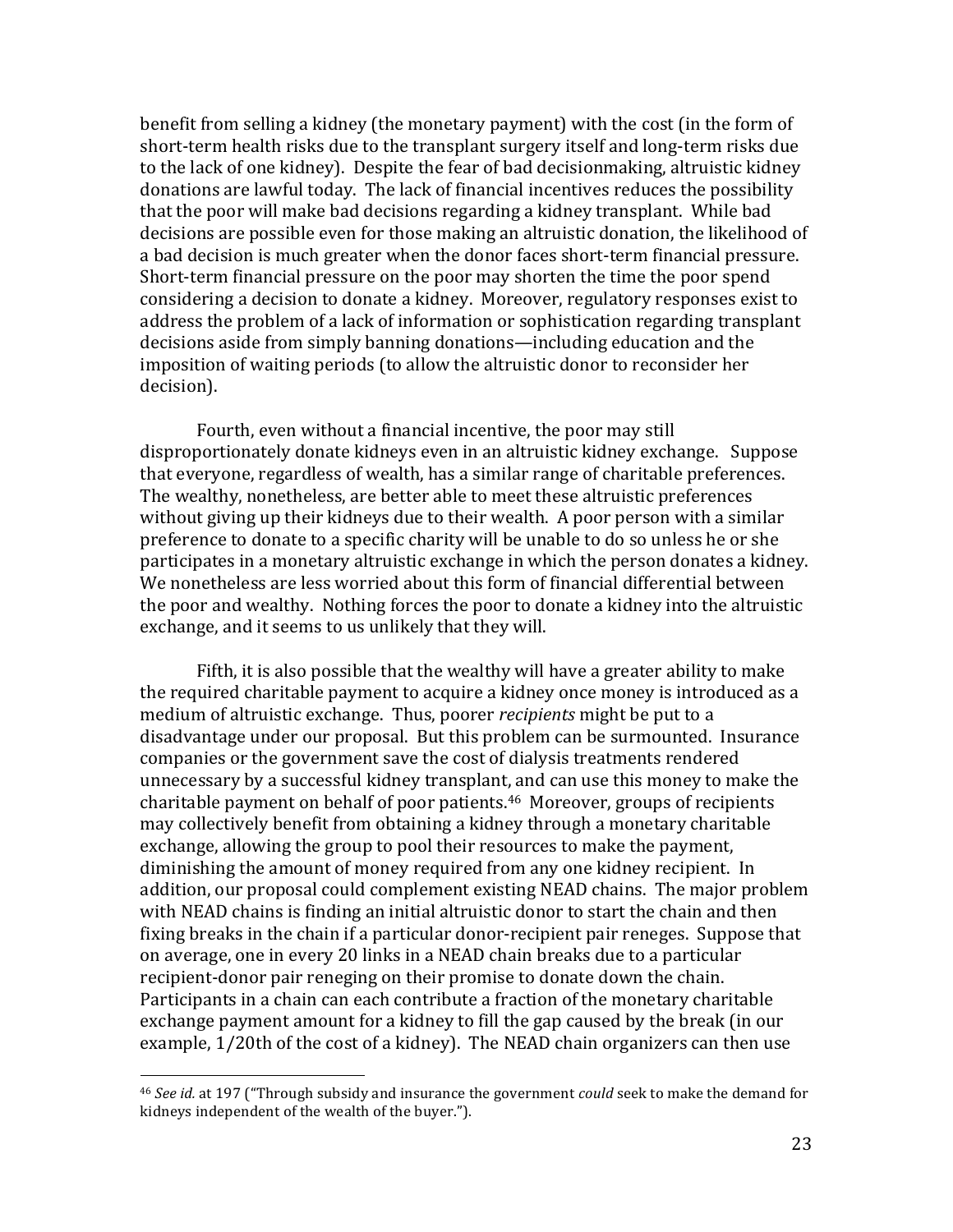this money to obtain the initial kidney as well as keep some money in reserve for the possibility of future breaks on the chain.

Sixth, the existence of a market for kidneys may affect how people interact with one another, and in particular, how the rest of society views those who donate their kidneys. Debra Satz has advanced the view that markets become "noxious" when they undermine equality and thus the underpinnings of a democratic society.<sup>47</sup> To the extent the poor disproportionately donate kidneys for cash payments, this may reinforce the view that the poor are simply "spare parts" for the wealthy, further embedding unequal attitudes about the poor and wealthy in society. A for-profit market for kidneys may also have collateral effects on other markets. Satz cites the possibility that once kidneys are viewed as a financial commodity, lenders may seek to use kidneys as collateral for loans. The poor who would not consider selling their kidneys will thus be put at a disadvantage in the market for loans—placing even more financial pressure on the poor to sell their kidneys. $48$  Other opponents of for-profit kidney markets argue that if the U.S. allows a for-profit market then other countries will follow—with less regulated and protected markets. Even if the U.S. provides safe and highly transparent for-profit kidney markets, donors in other countries may not benefit from these protections, leading to even greater exploitation of the poor and the unsophisticated than in today's black markets.<sup>49</sup>

However, an altruism exchange market would not result in these negative effects. Those who donate altruistically will not be viewed as less than equal by others in society, and indeed may be celebrated by others for their self-sacrifice. Once profit motives are removed from the market, collateral effects on the loan market as well as on other countries are also diminished.

A final note to consider is that if our proposals are successful in increasing the supply of kidneys, this increase in supply will reduce the demand for kidneys in the black market. The reduction in demand will reduce the market-clearing price in the black market, leading to fewer poor people making the choice to sell their kidneys as well as diminishing the possibility of coercion on the weaker segments of the population to donate their kidneys. Introducing legitimate charitable institutions as Altruism Exchanges also will eliminate the negative side effects from the participation of criminal organizations in the black market. At a minimum, legitimate charitable institutions will ensure (to the extent the charitable institutions care about maintaining their reputation) that those who donate their kidneys can expect that the money received for their donation will go to the charitable cause of the donor's choosing.

<sup>&</sup>lt;sup>47</sup> *See* Satz, supra note 5, at 15.

<sup>48</sup> *See id.* at 200-201.

<sup>&</sup>lt;sup>49</sup> See Jessica Pauline Ogilvie, *The Consequences of a Donor Kidney Market*, L.A. TIMES, Mar. 28, 2011 (reporting the views of Dr. Francis Delmonico, director of renal transplantation at Massachusetts General Hospital).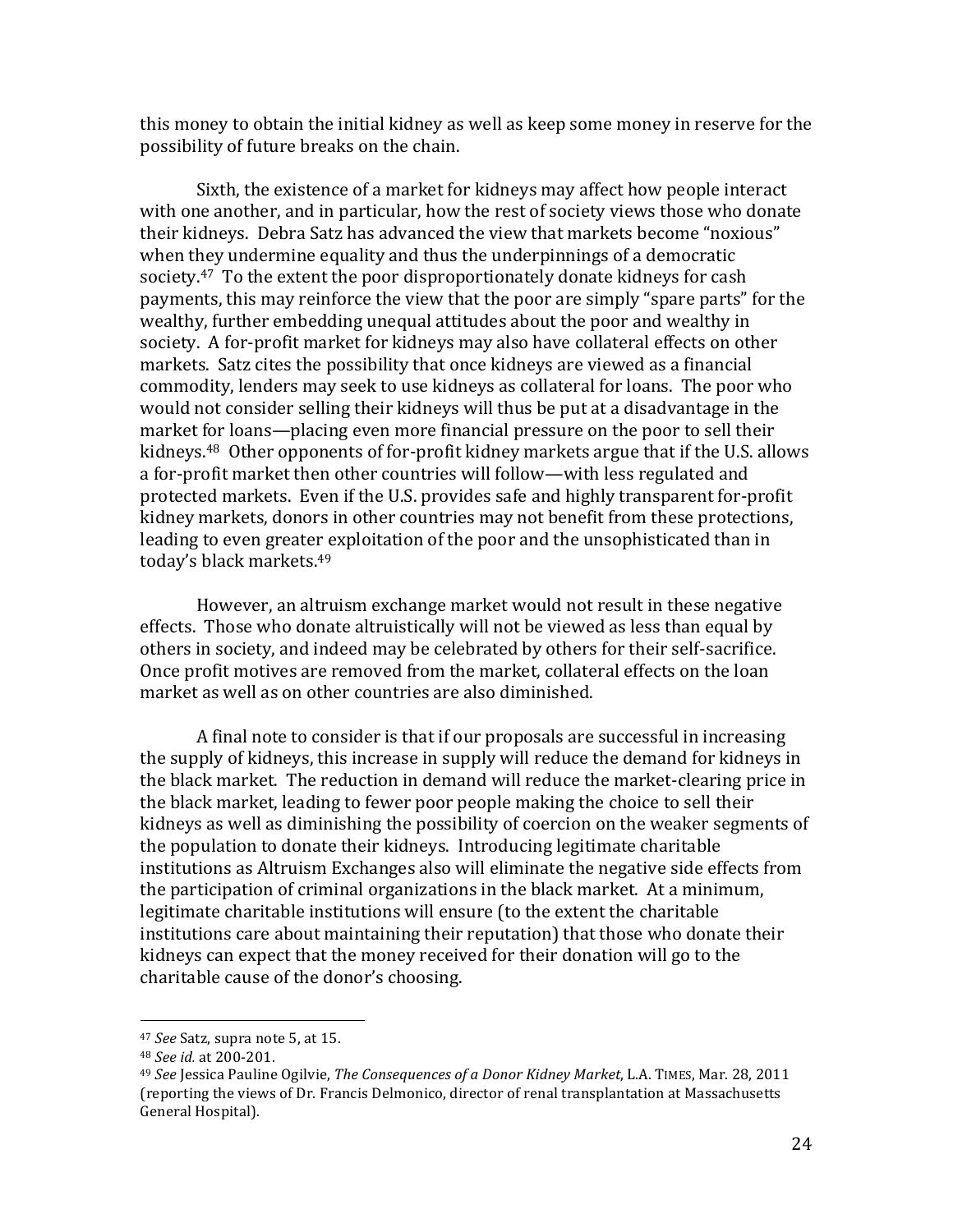#### 3.5 Exchanges With One-Sided Altruism

So far we have considered cases of two-sided altruism. Donor 1 donates a kidney (or earmarked cash or other charitable benefit) to Recipient 2. Recipient 2 is the altruistic beneficiary of Donor 2. Donor 2 donates a kidney (or other charitable benefit) to Recipient 1, who is the altruistic beneficiary of Donor 1. These donations could take place through an Altruism Exchange; but the important point for present purposes is that the original donor acts altruistically and the ultimate recipient benefits from the altruism of another person.

Consider a variation, which we will call one-sided altruism. There are two versions. In the first version, which we call sell-side altruism, Donor 1 is linked to Recipient 1 by altruism, but Donor 2 acts for himself. For example, Donor 1 donates a kidney to Donor 2, and Donor 2 reciprocates by donating, say, bone marrow, to Recipient 1. In the broader case, Donor 1 donates a kidney to Donor 2, and Donor 2 provides money to a charity chosen by Donor 1, or to an Altruism Exchange that directs the money to a charity chosen by Donor 1. The transaction is shown in Figure 7.



Figure 7

This is one-sided altruism. Donor 1 is motivated by altruism; Donor 2 is not motivated by altruism but by self-interest, whether he donates bone marrow or cash to the third party. Thus, Donor 2 is effectively buying a kidney, but Donor 1 is not selling his kidney: he is donating his kidney.

Does a one-sided altruistic transfer offend moral sensibilities? The answer depends on one's theory for banning the commodification of kidneys. If the reason is that poor people may be coerced or exploited, then we should not object to transactions where the kidney donor receives only a charitable benefit: poor people will not, except in highly unusual cases, voluntarily donate their kidneys when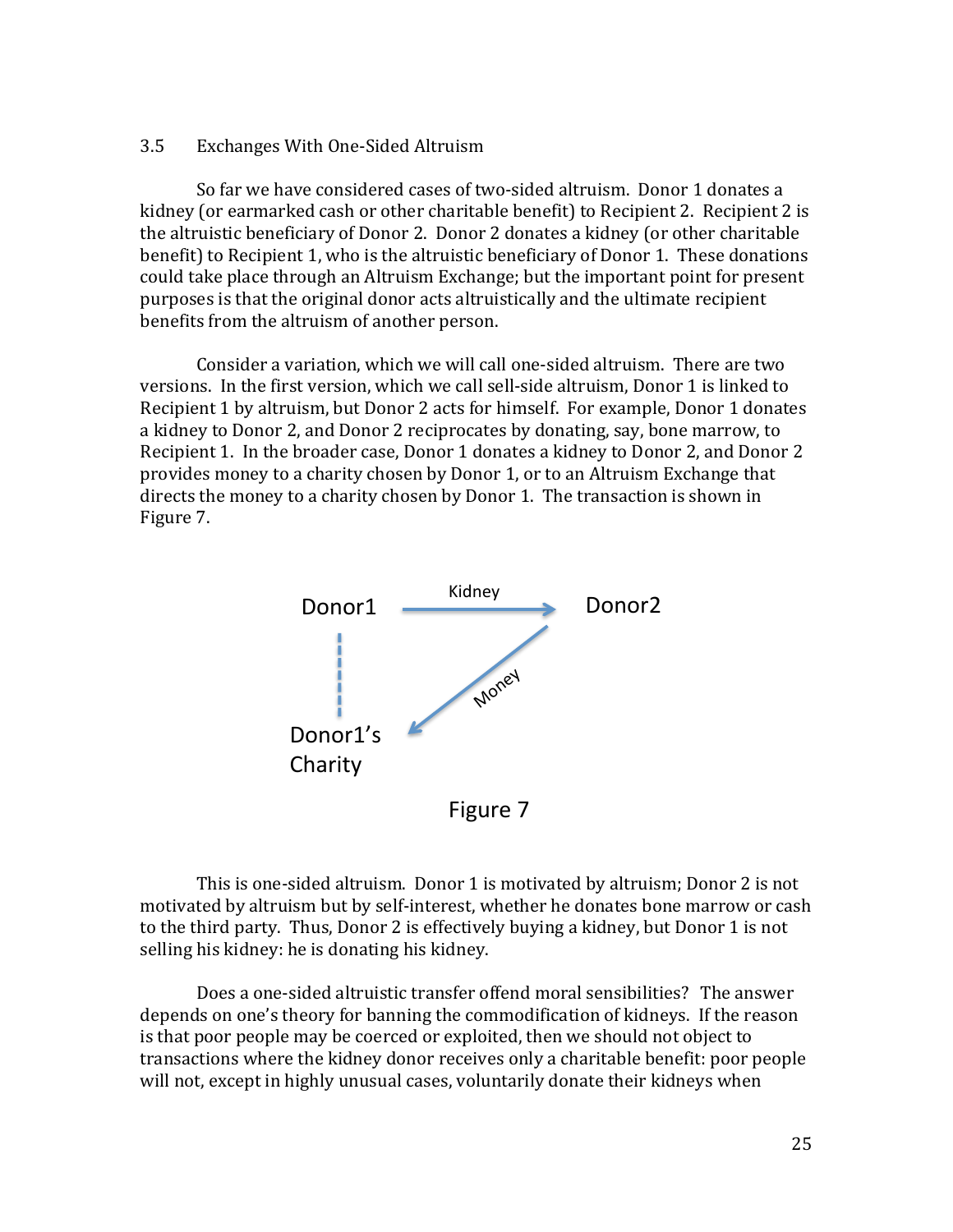someone else receives the cash or other charitable benefit. This system, therefore, provides no greater danger to the poor than two-sided altruism.

The next objection is that people become a bundle of "spare parts"; that human dignity is undermined. Here, again, the donor of the kidney does not act any differently from the way the donor acts in the two-sided altruistic exchange. Accordingly, if the commodification concern is focused on the motivations and behavior of the donor, then one-sided altruism is no more objectionable than twosided altruism. On the other hand, if the focus is on the recipient of the kidney (Donor 2), it is true that he gave money for it, although the money is to be used for altruistic purposes, which is not the case when one buys spare parts from an automobile supply store. People will react differently to this scenario; at a minimum, it is not as vulnerable to the commodification criticism as a regular sale would be.

By contrast, consider the second version of one-sided altruism, which we call buy-side altruism. Here, Donor 1 accepts money from Donor 2, and gives his kidney to Recipient 2, who is linked to Donor 2 by altruism. Figure 8 shows the transaction.



In this transaction, Donor 1 is simply a kidney seller who obtains a financial gain from the sale, while Donor 2 buys on behalf of another person. Both the poverty and commodification worries come into play here. If Donor 1 is poor, then he will be tempted to sell his kidney in return for money. At bottom, this straightforward sale of a kidney, even if to an altruistic buyer, may create a fully functioning market in kidneys that critics of commodification will find objectionable.

#### 3.6 How Many People Are Likely to Participate?

A question that we have heard on multiple occasions is whether it is plausible to think that our proposals will result in a meaningful increase in the supply of kidneys. Who will be willing to exchange a kidney in return for the right to allocate someone else's money to a charitable beneficiary? To answer this question,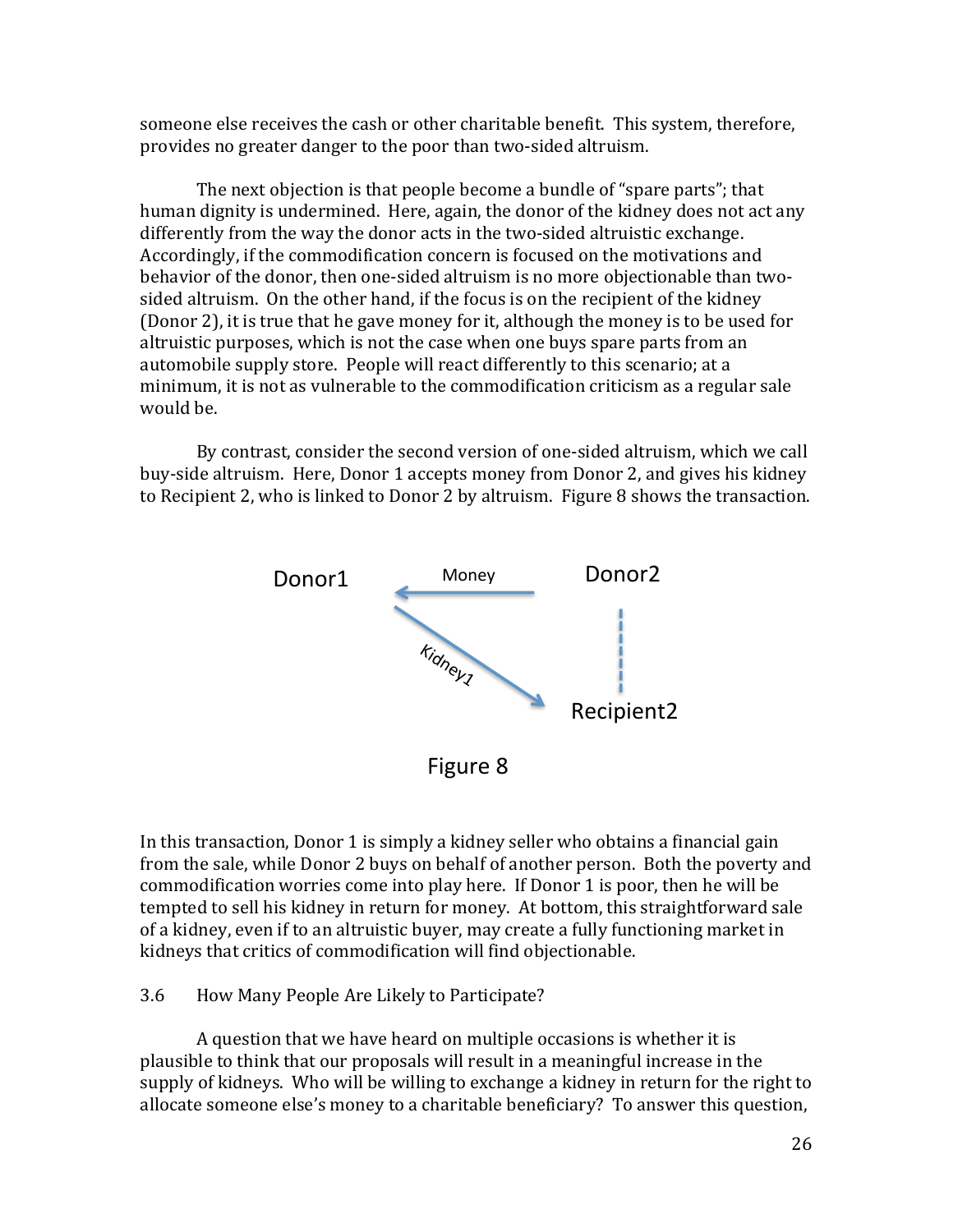we consider two separate cases that we have so far considered together: recipients which are charitable organizations and recipients who are children (or other relatives or close friends).

#### Charities

Charitable giving is a significant phenomenon in the United States. In 2011, 117 million households collectively donated \$300 billion to charity.<sup>50</sup> Some individuals make enormous charitable contributions. For example, in 2008 the entrepreneur Hansjörg Wyss donated \$125 million to underwrite a new biological engineering institute at Harvard University. A group of billionaires, including Bill Gates and Warren Buffet, have promised to contribute half their wealth to charities. Whatever the motivation—pure altruism, reputation, or something else—the impulse to give to charitable organizations is strong and widespread.

The charitable impulse extends beyond donations of money. Many people volunteer in soup kitchens, build houses for the homeless, and provide other services. Lawyers and doctors frequently offer their professional skills pro bono. Significant numbers of people donate blood despite the discomfort. And every year between 100 and 200 people donate a kidney to a complete stranger.<sup>51</sup>

The question we must answer is how much that supply of kidneys would increase if donors were "paid" in the form of contributions on their behalf to charities that they care about. We answer this question in steps. First, we ask what the supply of kidneys would be if people could be paid in cash. Second, we ask how that supply would be affected if their compensation could take only the form of charitable donations to causes they care about.

The first step is simply that of deriving a supply curve for kidneys in a forprofit market. We provide here a back-of-the-envelope calculation—designed only to show how the analysis can be performed and to give a very rough estimate about the likely effect of our proposal on the supply of kidneys. As noted above, 100 to 200 people yearly donate their kidneys to strangers in return for nothing at all; let us suppose 100. This statistic allows us to anchor the left side of the supply curve. Now suppose that if there was a legal market in kidneys, it would clear at, say, \$100,000, which would supply 10,000 people per year.<sup>52</sup> Finally, suppose that the supply curve is linear. If this is the case, then the number of kidneys supplied will be roughly the price divided by 10 plus 100. For example, at a price of \$2000, 300 kidneys would be supplied. At a price of \$30,000, 3,100 kidneys would be supplied.

<sup>50</sup> *See* Giving USA and the Center on Philanthropy at Indiana University, The Annual Report on Philanthropy for the Year 2011 Executive Summary (2012).

<sup>&</sup>lt;sup>51</sup> See supra note .

 $52$  We currently do not have a basis for these figures, so they should be considered hypothetical only, but they are loosely based on a sense of what the market might look like, based on information about illegal markets and the need for transplants.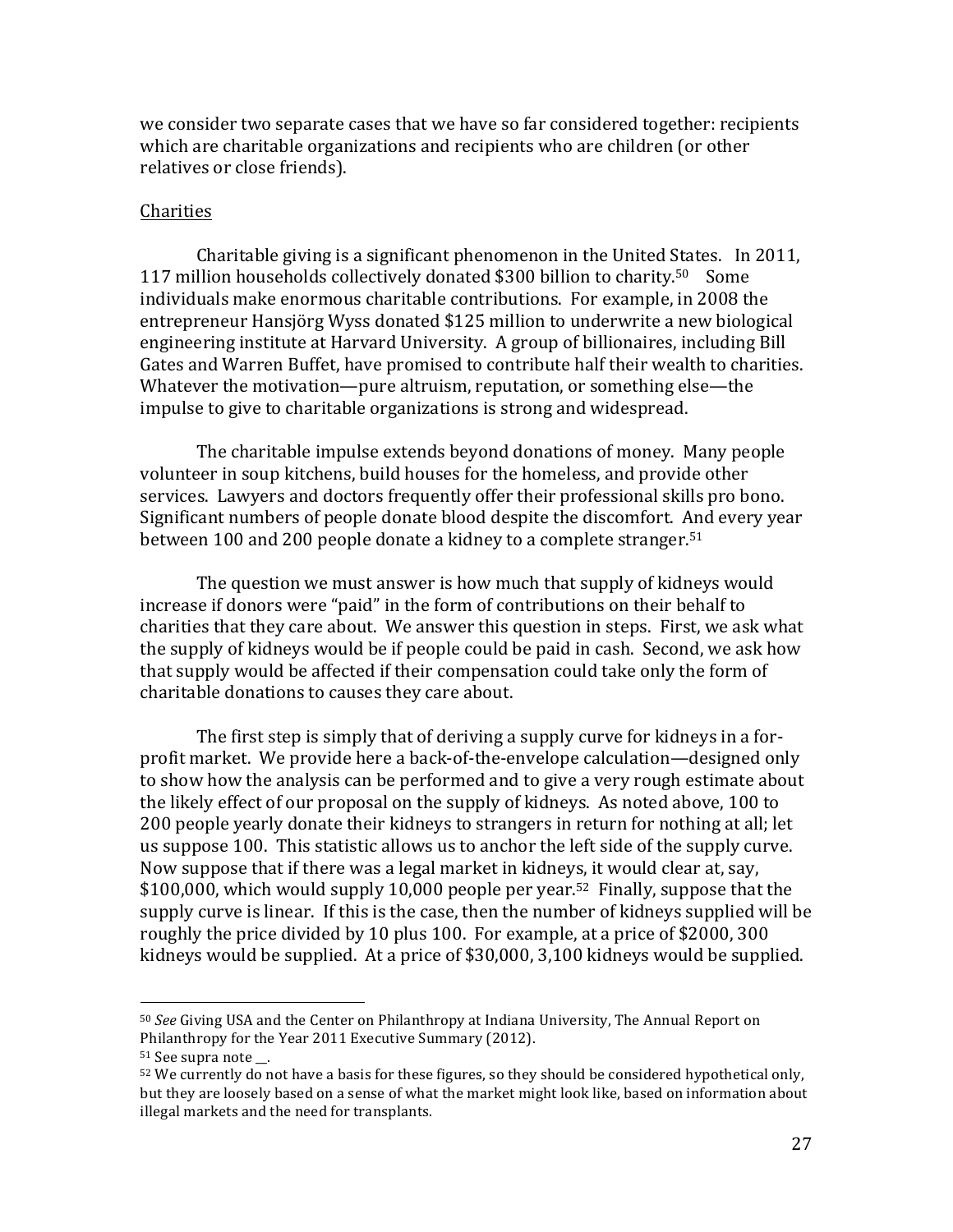The second step is to monetize the utility that a person obtains from a charitable benefit. To simplify the problem greatly, imagine a person who wishes to donate \$2,000 to a charitable cause. Such a person should be indifferent between making that donation himself and having an Altruism Exchange make that donation on his behalf. Thus, the person should be willing to donate a kidney to the Altruism Exchange if he would be willing to sell his kidney for \$2,000. Selling his kidney gives the person \$2,000 that he can use to donate directly to a charitable cause; donating a kidney to the Altruism Exchange results in a \$2,000 donation by the Altruism Exchange on behalf of the kidney donor to the same charity. We treat the two as equivalent from the perspective of the kidney donor. At the \$2,000 price, according to our supply curve, only 300 or so people would be willing to donate at the price.

But, of course, the "price" of a kidney is likely to be much higher—as high as \$100,000 and maybe much higher than that. A person who wishes to donate \$2,000 to a charity in one year may wish to donate another \$2,000 to the same (or different) charity the next year and so on. A person who donates \$2000 per year might regard this  $$100,000$  payment as equivalent to 50 such donations over the next 50 years (ignoring the time value of money). The donor might thus think of a kidney donation as a way of liquidating his future charitable obligations in one fell swoop. To the extent a large number of people have a preference to donate \$2,000 per year to various charities (and thus would value a charitable payment that would equal the sum of these donations highly), the number of donations in our Altruism Exchange proposal could be very large.

How large is the number of potential donors will depend on the existing number of people who have a preference for making charitable donations. We believe that a sufficient number of people today have a preference to donate \$2,000 per year to charities to provide the same market clearing number of kidney donations as in a for profit market. Even people who do not ordinarily wish to donate \$2,000 per year to charities (but instead have a preference to donate some amount less than \$2,000) may respond to the monetary incentives from our Altruism Exchange proposal. Imagine a demand curve for "coupons" that count as a one dollar contribution to one's favorite charity. A person who already donates \$1,000 per year to charity would be indifferent between donating \$1,000 in cash and donating \$1,000 in coupons, and so would treat \$1,000 in cash and \$1,000 in coupons equivalently. Suppose we offer this person another \$1,000 in coupons (bringing to total to  $$2,000$ ); how much would he be willing to pay for them? Certainly, less than \$1,000, and then the question is what discount that person attaches. Presumably, he will pay less per coupon as the number of coupons increases. If one can derive the effective price of such coupons (which one may be able to do by using data on matching grants, where people pay \$1 to make a \$2 contribution), then one will be able to make a more precise prediction as to the effect of the Altruism Exchange on kidney donations.

#### Children and Other Close Relations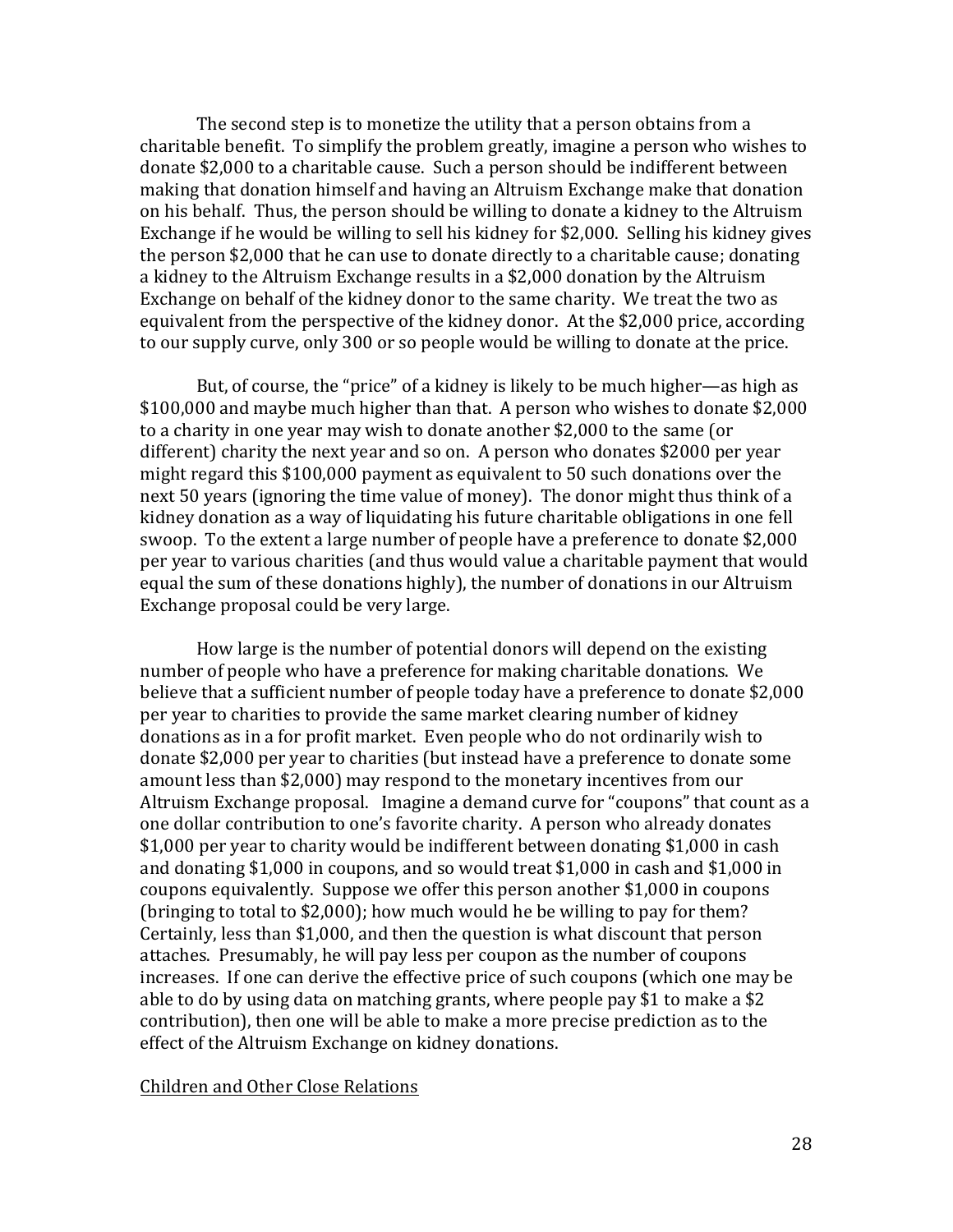Most donors donate kidneys to blood relations. In 2011, 512 kidneys were donated to a blood-related parent; 883 kidneys were donated to a blood-related child; and 827 kidneys were donated to a sibling. Spouses also donate to each other—686 such donations were made in  $2011.53$ 

At first sight, it might seem that such people would not increase their rate of donation under our proposals. They seek to donate their kidneys to their loved ones, and are unlikely to use an Altruism Exchange so that they can instead donate their kidneys to strangers.

However, there are two reasons why our proposal would likely increase the supply of kidneys even among this type of person. First, the Altruism Exchange enables those who care about a potential kidney recipient to bank altruistic dollars for use in the future. Imagine for example a parent with a young child who has a disease that will likely require him to need a kidney transplant in the future, perhaps after he has grown up. Most parents would be willing to give up their kidneys to save our children from dialysis. But there are barriers to making this transfer. In particular, it is by no means certain that when the disease eventually hits, the parent will still be able to donate, especially in a reciprocal exchange for someone else's kidney. The parent may be too old or ill to supply a healthy enough kidney to the child, or indeed may be dead.

The Altruism Exchange would enable a parent to donate a kidney today in return for a specific amount of altruism dollars. The parent can then bank these dollars in the Altruism Exchange for use in the future for a charitable cause including the purchase of a kidney for donation to the parent's child when and if the child eventually needs a kidney donation. Let us assume, conservatively, that there are 1,000 parents in the U.S. who every year find out that their children have some form of kidney disease and as a result are at high risk of requiring an eventual kidney transplant. If each of these parents donates a kidney immediately to ensure the availability of a kidney donation for their children in the future, that increases the supply of kidneys today by 1,000. That would be a more than a 10% increase in the supply of kidneys available for transplant. Now suppose that the child has only a 50% chance of actually facing kidney failure and the need for a transplant. This means that only 500 of these kidneys will require reciprocal donations. The other 500 kidneys donated today effectively become purely altruistic donations that will not require an eventual reciprocal donation in the future—increasing the total supply of kidneys available for those without a close relative friend or relative willing to donate a kidney. Moreover, even for the 500 kidney donations today that will require eventual reciprocal donations, because these donations are in the future, cures or other medical advances that delay the need for a kidney donation may be discovered in the interim, further expanding the supply of kidneys available for donation without the need for reciprocation.

<sup>53</sup> See supra note \_\_.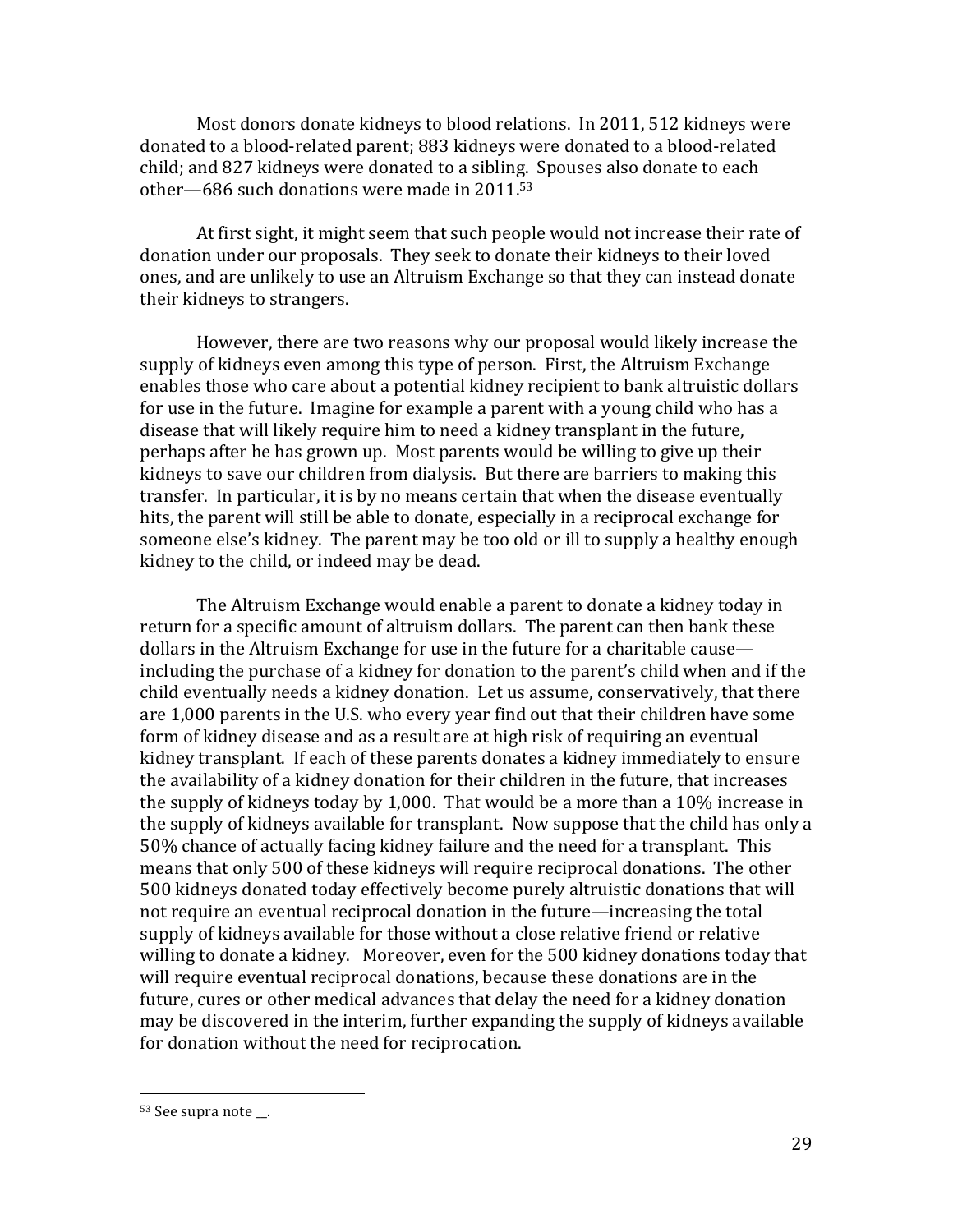Second, we might consider enabling a parent to donate his kidney to an Altruism Exchange in return for other (non-kidney) transfers to his child or other close relatives. Suppose, for example, that the child needs a liver transplant. The parent cannot donate his liver (or a piece of it) because he suffers from liver disease but his kidney is healthy. He donates the kidney to the Altruism Exchange in return for a promise by the Exchange to find a liver for the child. It would be a strange sort of organ-fetishism if we allowed people to exchange a kidney for a kidney but not a kidney for a liver.

But the exchange need not be limited to transplants. Suppose that the parent donates his kidney to the Altruism Exchange in return for (1) funds that are used to finance surgery needed to remove a cancerous tumor from the child's body;  $(2)$ funds that are used to finance the child's college education; or (3) funds that would be used to finance an adult child's dry-cleaning business. People might become uneasy as we move from  $(1)$  to  $(3)$ , but even if only exchange  $(1)$  or  $(2)$  is permitted, the lesson is clear. Parents' strong altruism for their children can be harnessed, so as to dramatically increase the supply of kidneys, while also benefiting children who do not need kidney transplants but have other urgent needs

#### **Other Considerations**

But suppose we are wrong and creating a broadened definition of altruism exchange does not significantly increase the supply of kidney donations. Establishing a formal Altruism Exchange would still enable a person willing to donate a kidney to a friend or relative to donate that kidney to a stranger in return for a promise that the Exchange would ensure that someone else in the near future would donate a kidney to the friend or relative. The Altruism Exchange would solve two significant problems that limit the effectiveness of kidney exchanges and kidney chains existing today: the danger that a donor will renege on her promise to donate, and the difficulty of matching people.

Under our proposal, the Altruism Exchange would guarantee a donation to the donor's intended recipient as soon as a matching kidney became available. Even if another donor reneges on her promise to donate, the Altruism Exchange can simply assign the next available and compatible kidney to the intended recipient. Paired donations, unless simultaneous, cannot guarantee the successful completion of the exchange. A significant constraint on the size of NEAD chains is that they are susceptible to a donor reneging on her promise, breaking the chain.<sup>54</sup>

Altruism Exchanges also improve on matching compared with existing kidney donations. Paired donations face a difficult matching problem. Not only does the donor from the first pair need to match the recipient from the second pair but the donor from the second pair much match the recipient from the first pair. The probability of a dual match is necessarily lower than a single match. Moreover,

 <sup>54</sup> Healy & Krawiec, *supra* note 21.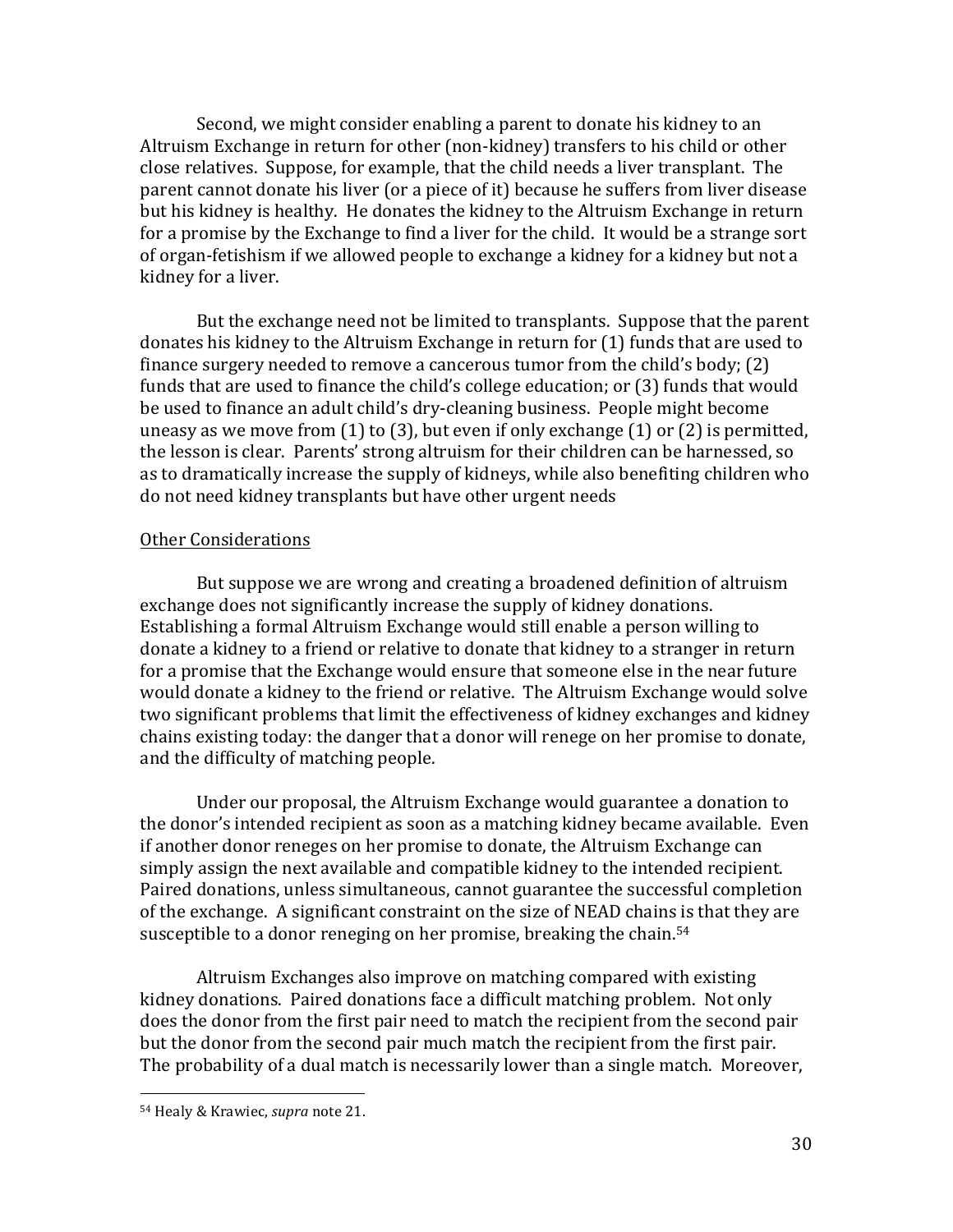absent an organized place for potential donor-recipient pairs to exchange medical information and find one another, search costs are high for matches. Recent innovations, including MatchingDonor.com, discussed above, may help reduce the search costs. Nonetheless, the dual matching problem remains with paired donations.

NEAD chains reduce matching costs relative to paired donations in that the serial matching requires only that the donor in one pair match the recipient in a subsequent pair in the chain. Matching is nonetheless constrained in NEAD chains. A NEAD chain relies on a serial matching of the specific kidney that is available in the chain with potential donor-recipients. Potential donor-recipients that do not match the specific kidney available in the chain will not participate in a specific NEAD chain until their specific matching kidney appears—which may not occur until far into the future if at all. In comparison, the pool of donors in an Altruism Exchange allows more readily the matching of a particular recipient with an existing member of the pool, inducing the donor paired with the recipient to add her name to the pool of donors (which is turn can help facilitate more matches into the future).

#### **4. Legal Implications**

 

We have addressed in passing but have not yet fully confronted the question of whether any of our proposals are lawful under existing statutes, and, if not, what legal changes would be needed so that they could be put into effect. Here we turn to this question.

Existing law provides that a person may not transfer (sell) or receive (buy) a kidney in return for valuable consideration, but that a paired kidney exchange does not violate this prohibition. Thus, Donor 1 does not legally receive consideration when he transfers his kidney to Recipient 2, even though this transfer is in exchange for Donor 2 transferring her kidney to Recipient 1.

All of our proposals would violate this statutory scheme, at least if it is literally interpreted. If Donor 1 donates his kidney to Recipient 2 so that Donor 2 donates charitable activity or charity-earmarked money to Recipient 1, Donor 1 receives valuable consideration because charitable activity and charity-earmarked money are not kidneys.<sup>55</sup> It follows that an Altruism Exchange would also not be allowed to transfer or receive kidneys.

It is possible to argue that our proposals are consistent with the spirit of the statutory scheme, which seems directed toward allowing kidney transfers where

<sup>55</sup> One should not confuse this case with a distinct setting, where a donor promises money or other benefits to a charity in return for nothing (or something minimal like recognition). Courts generally hold in this case that the donor does not receive consideration. In the text, we are addressing a different case, where the donor makes a transfer to a charity in return for someone else making a transfer to a charity.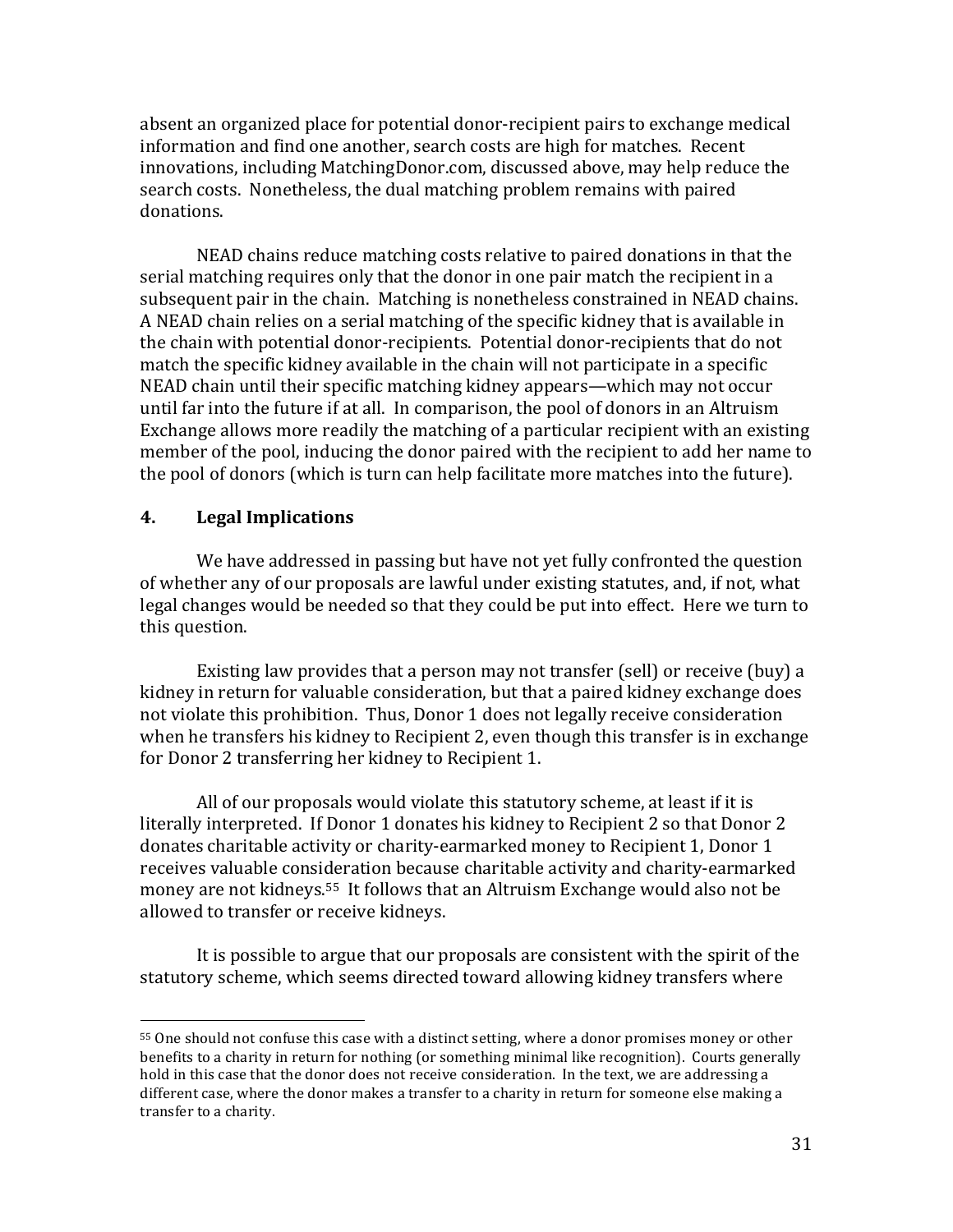each side (and possibly one side) is motivated by altruism. However, we doubt that a court would read the statutory scheme this broadly.

Thus, we would amend the statutory scheme so as to allow altruistic exchanges. The amendment would be straightforward. It would provide that when a person donates a kidney in return for a commitment by another person (or institution) to engage in charitable activity (including the donation of charityearmarked funds), the latter person's behavior does not constitute valuable consideration. Similarly, when a recipient commits to engage in charitable activity (including the donation of charity-earmarked funds) in return for a kidney, the recipient's activity does not constitute valuable consideration. This would legalize two-sided altruistic transfers.

To legalize one-sided altruistic transfers, Congress would also need to provide that a transaction involving the transfer of a kidney is lawful if at least one of the parties does not receive or transfer valuable consideration (as defined above). Thus, if Recipient's Benefactor pays Donor to donate his kidney to Recipient, the transaction is legal because Benefactor does not receive consideration, although Donor does.

#### **5. Conclusion**

Advances in medical technology in recent years have made kidney transplants increasingly effective as a way of extending life spans and improving the quality of life of those who would otherwise need dialysis. As the demand for kidney transplants has increased, however, supply has been unable to keep up. In theory, a market for kidneys could bring supply and demand into equilibrium, but a market in human organs brings a number of potential problems with it—problems that have caused Congress to impose stringent legal restrictions on transfers of organs. Congress has, however, shown a willingness to permit organ exchanges where the exchanges are driven by altruism.

In order to exploit this opening, we propose that donors be permitted to donate kidneys in exchange for commitments by recipients or their benefactors to engage in charitable activity or to donate funds to charities chosen by donors. By enabling donors to donate kidneys in exchange for other charitable benefits, our proposal should increase the supply of kidneys as well as other charitable benefits. In effect, we are expanding the range of charitable giving by permitting people to convert a kidney donation into charitable benefits that they care about, where they are not otherwise inclined to donate a kidney to a particular person.

One can see this point in another way. Imagine a society in which people were not permitted to donate money to charitable causes but could provide only goods (such as food to soup kitchens) or services (such as tutoring of poor children). Clearly, there would be some charitable activity but not as much as we observe